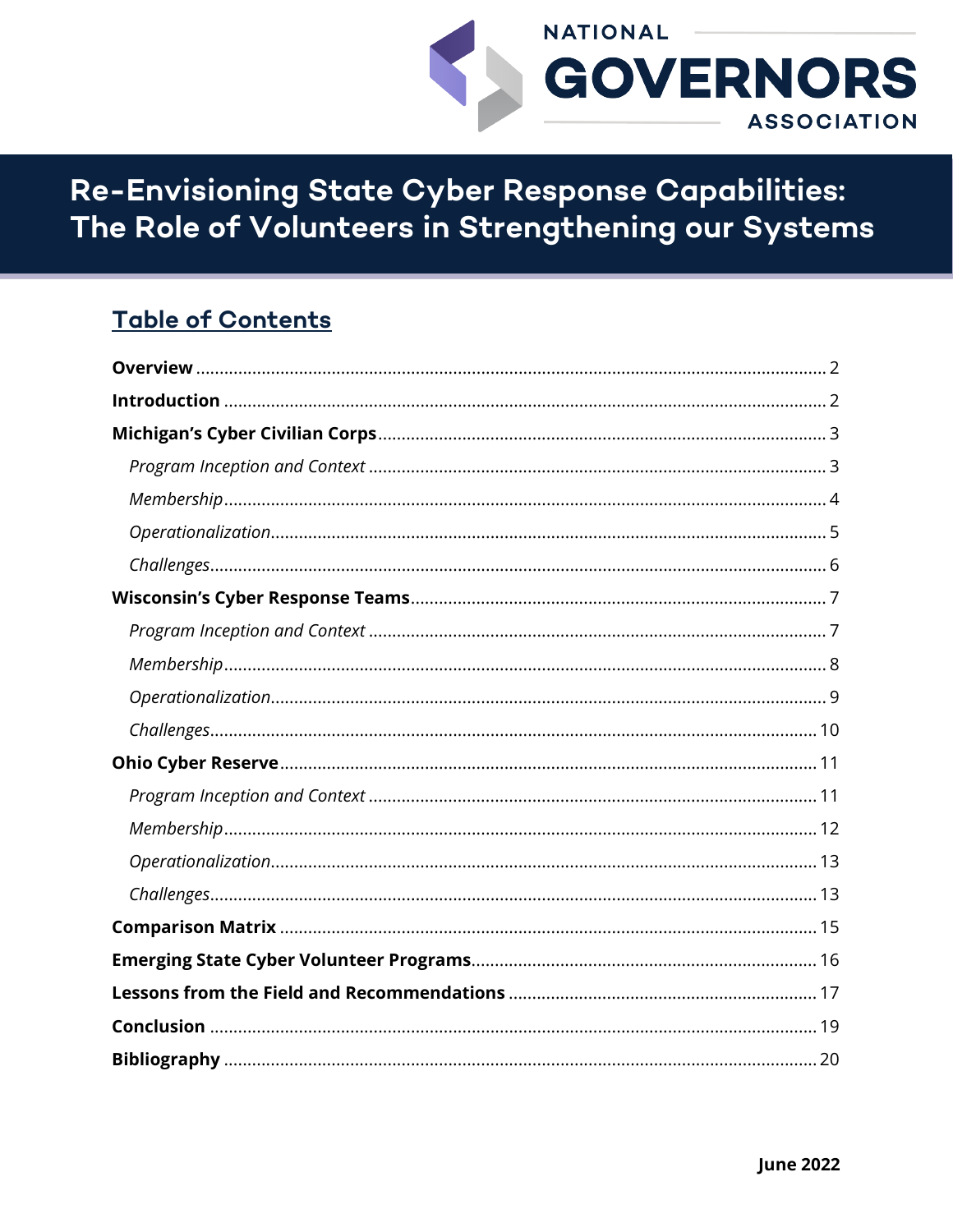### <span id="page-1-0"></span>**Overview**

There is a widely recognized shortage of skilled cybersecurity talent, especially across government, and the lasting impacts of the COVID-19 pandemic have introduced new challenges to both the security and workforce landscapes. Despite an increase of 700,000 cyber personnel in the global labor market over the past year, the demand for this talent pool continues to outpace supply. [1](#page-22-0) To address this widening gap in the United States, state governments are finding resourceful ways to leverage and balance the incentives that motivate this community of professionals and simultaneously bolster their security posture in a heightened threat environment.

Michigan, Wisconsin and Ohio are among the frontrunners in an effort to build teams of volunteers dedicated to conducting cybersecurity assessments and/or incident response activities on systems and networks within their borders. As these models mature, they are revealing the advantages of such a system for public and private sector entities, the volunteers themselves and the states' residents. Understanding the strengths and weaknesses of these programs can also inform the adoption of similar solutions around the country to better confront the cyber threat.

# <span id="page-1-1"></span>**Introduction**

As cyber threat actors get more creative, so too must our defenses. State, local, tribal and territorial (SLTT) governments seeking to enhance their security posture are strained to operate within the bounds of both their personnel and resource limitations. Existing parallel to a highly competitive and lucrative private sector tech industry presents an additional layer of complexity. States understand the value that these companies bring to the workforce and – rather than view them as competitors –see these players as integral partners to the overall wellbeing of the cybersecurity ecosystem. These considerations have led to innovative pathways for engaging a community that has proven eager to contribute to a broader mission of cybersecurity preparedness and response.

Volunteers have long played an integral role in America's emergency response capacity. Most readily called to mind is likely an image of local volunteer firefighters or humanitarian organizations that are deployed across the country in the event of a natural disaster. Still, the notion of cybersecurity volunteers has been around (domestically and abroad) since the early-2000s, with the Homeland Security Act of 2002, which authorized the establishment of a national technology guard comprised of "local teams of volunteers with expertise in relevant areas of science and technology, to assist local communities to respond and recover from attacks on information systems and communications networks."[2](#page-22-1) In 2008, after grappling with a three-week-long cyber attack from Russia, Estonia stood up its Cyber Defense Unit, a group largely made up of private sector cybersecurity professionals who volunteered to shore up the country's cyber response capabilities.<sup>[3](#page-22-2)</sup> Most recently, U.S. lawmakers introduced the Civilian Cyber Security Reserve Act, which would enable the U.S. Departments of Homeland Security (DHS) and Defense to each temporarily create a similar team of cyber volunteers at the national level.<sup>[4](#page-22-3)</sup>

**2**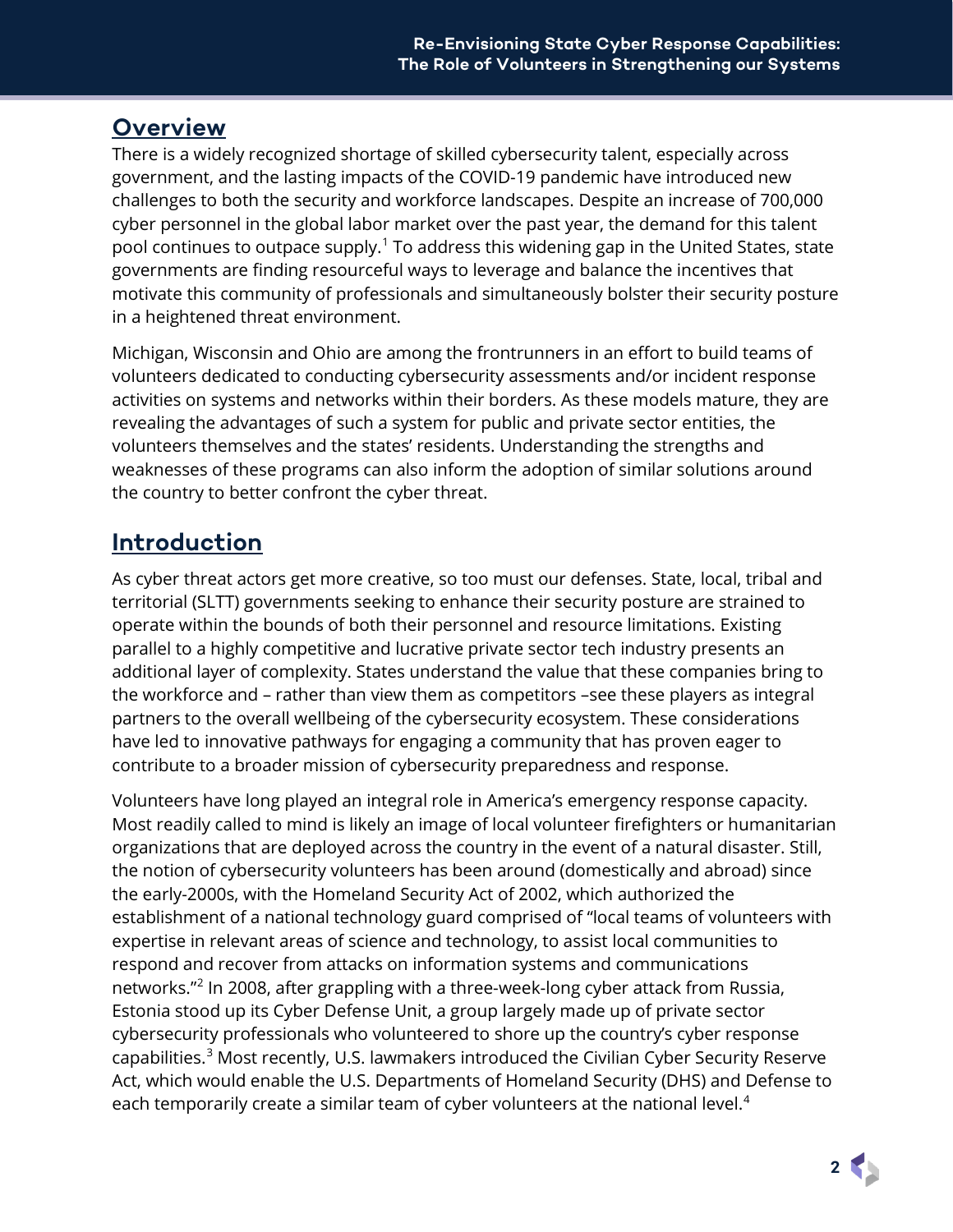Parallel to these initiatives, states across the U.S. have been making strides of their own to augment their existing security framework and incident response efforts, as well as their cybersecurity workforce. With these programs, SLTT governments and eligible underresourced organizations have gained improved access to highly-skilled cybersecurity incident support, professionals have been provided valuable training and networking opportunities (which in turn benefit their employers) and state residents are more secure. Michigan, Wisconsin and Ohio are regarded as leaders behind these models and present an interesting look into the diverse ways in which programs can be implemented, based on a variety of factors unique to each state's landscape.

# <span id="page-2-0"></span>**Michigan's Cyber Civilian Corps**

### <span id="page-2-1"></span>**Program Inception and Context**

The State of Michigan pioneered the volunteer cybersecurity unit model in the United States nearly ten years ago in 2013. The group, called the Michigan Cyber Civilian Corps (MiC3), was formed under Governor Rick Snyder's leadership to support the state's capacity to respond quickly and effectively to cyber incidents. The project began as a partnership between the Michigan Department of Technology, Management and Budget (DTMB), the Merit Network, Inc. and the Michigan Department of Health and Human Services' Volunteer Registry.

The vision of the MiC3 was—and continues to be—to incorporate experienced, technical cybersecurity professionals into the state's cybersecurity response framework to fortify the state's networks and systems against attackers. The group is comprised of "trained, civilian technical experts who individually volunteer to…provide mutual aid to all levels of government, education, and business organizations in the State of Michigan in the event of a critical cyber incident."<sup>[5](#page-22-4)</sup> This volunteer force allows the state to augment resourcestrapped organizations' cybersecurity infrastructure by outsourcing the services of highcaliber industry professionals to the state at a low cost. Not only are SLTT agencies and small businesses eligible for these free services better off, but residents whose data is housed by these entities are granted an added layer of security that was previously lacking.

Upon its inception in 2013, the Merit Network was largely responsible for the recruitment of MiC3 members across the state, relying on word-of-mouth and informal channels among the information security community. It then administered an online test to gauge cyber knowledge and skills and passed along qualified applicants to the Volunteer Registry before initiating an onboarding process. The goal at the time was to create ten five-person teams, whereby each team would dedicate itself to one of the state's "Prosperity Regions" under the guidance of a Team Lead.<sup>[6](#page-22-5)</sup>

Between 2015 and 2016, however, the decision was made to assign management and oversight (including recruitment and vetting responsibilities) of the MiC3 to the DTMB, supported by a part-time program manager residing within the department's Cyber

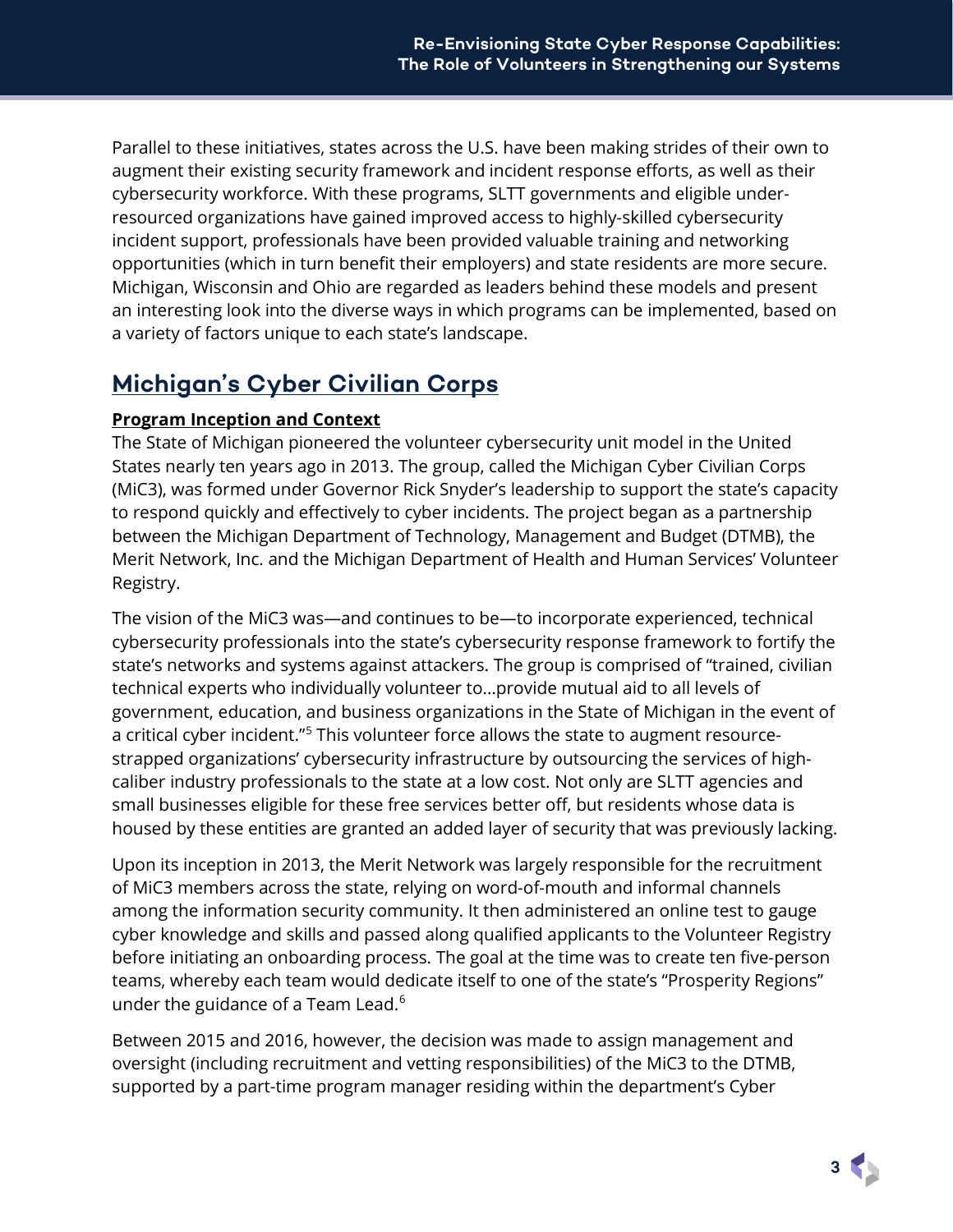Security Division, and to transition the Merit Network to a more advisory role. As part of this restructuring, focus also shifted from preparing specifically for a large, declared cybersecurity event to the creation of a team which could respond more generally. As part of the effort to attract more members, the MiC3 was able to provide training from the SANS Institute, a widely respected organization specializing in cybersecurity upskilling, along with the associated certification exam to the MiC3's members. Notably, all 20 members who opted to participate at the time passed the American National Standards Institute (ANSI)-accredited and U.S. Department of Defense (DoD) Directive 8570-compliant exam, reflecting the quality of cybersecurity practitioners the program had attracted. It was also determined that the geography-based team model did not add any substantive value to MiC3 given the reality of the cyber landscape and members' ability to connect virtually to train or gain access to compromised networks.

In 2017, the MiC3 achieved a major milestone, codifying the program into law via the Cyber Civilian Corps Act (Public Act 132 of 201[7](#page-22-6)).<sup>7</sup> Before the passage, only a cyber incident of very high magnitude could trigger the deployment of the MiC3, which resulted in a pool of volunteers who stood ready for years, waiting for the call to action.<sup>[8](#page-22-7)</sup> The formalization of the MiC3 into law allowed the state to loosen its activation criteria and begin to put the volunteers to use.

### <span id="page-3-0"></span>**Membership**

As of May 2022, the MiC3 is enlisting the support of 64 members. To be considered for admission, candidates must:

- Be a Michigan resident.
- Have at least two years of direct involvement with information security, preferably with security operations, incident response or digital or network forensics.
- Possess a basic security certification (with a strong preference for ANSI-accredited and DoD Directive 8570-compliant certifications).
- Pass a series of tests (four out of five) to demonstrate basic knowledge of networking and security concepts, as well as basic incident response and forensics skills. Each test contains 20 questions, takes ten minutes to complete and requires a minimum score of 85%.
- Be able to commit up to ten days per year for training and exercises.
- Provide evidence of employer support.
- Successfully pass a criminal background screening process and sign a confidential disclosure agreement.<sup>[9](#page-22-8)</sup>

In addition to signing a confidentiality agreement with the state, volunteers are provided some additional legal protections, such as "immunity from liability or claims of negligence within the scope of the MiC3 under the Government Liability for Negligence Act," and they are "further covered by a Good Samaritan clause to facilitate their work on behalf of the state."<sup>[10](#page-22-9)</sup> In a similar vein, the state itself is "not liable to a MiC3 volunteer for personal injury or property damage suffered through participation in...MiC3 activities."<sup>[11](#page-22-10)</sup> These parameters

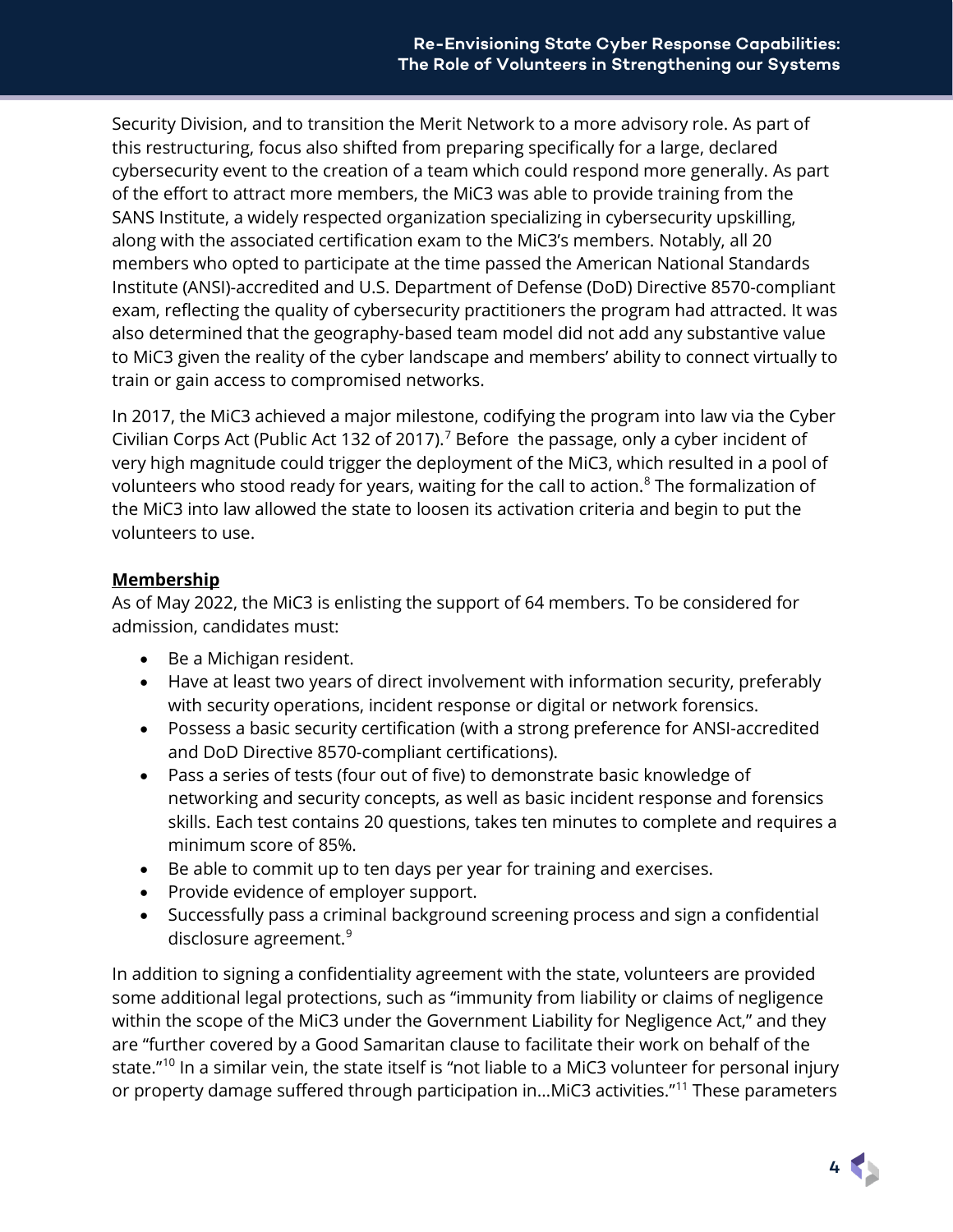were not initially formalized upon establishing the MiC3, but lawmakers were sure to include them in the provisioning of the Cyber Civilian Corps Act to make the necessary updates noticed as the program matured.

Because MiC3 members are unpaid volunteers, recruitment and retention efforts are continually being reassessed. Beyond the value gleaned from working in a critical mission area and a sense of civic duty, MiC3 offers many non-monetary benefits to its participants, including access to trainings and certifications (which are often expensive to achieve and maintain) and professional networking. Members can also point to their involvement in a unique, first-of-its-kind forum for public-private partnership in the United States. Their experience has served as a model for other state-led volunteer cybersecurity programs and contributed to expanding a culture of cybersecurity that transcends Michigan's borders.

MiC3 participants convene regularly to hone their skills, build community and collaborate. The group meets virtually each month, quarterly in-person and may be invited to attend conferences, meetings or training events on an ad hoc basis.

#### <span id="page-4-0"></span>**Operationalization**

One of the key strengths of employing a coalition of trained cybersecurity civilian volunteers is flexibility. Typically, if a state has been the target of a serious cyber incident, the state's National Guard or appropriate law enforcement agency is positioned to act; however, this type of response may require the Governor to declare a formal state of emergency to initiate their deployment. As dictated by the Cyber Civilian Corps Act of 2017, the MiC3 is no longer subject to the same requirement.

For the MiC3 to be activated, a "client" organization must first make a request to the Michigan State Police, which will then relay the incident to the MiC3. Organizations in need are instructed to text a central dispatcher operated by the Michigan Cyber Command Center (MC3) and are rapidly directed to the proper channel, based on a description of the incident. This partnership between the state police, MC3 and MiC3 enables a conversation about whether a criminal investigation of the security incident is necessary and which entities need to be involved in the response and recovery process. If MiC3 involvement is agreed upon, and the targeted organization is interested in receiving free incident response services, the program manager will actively identify the appropriate team members, based on availability, location and skills, to assist in the mission.

<span id="page-4-1"></span>To date, the MiC3 has been mobilized a handful of times to assist with response and recovery. The longest response effort lasted two weeks and was conducted partially remotely by MiC3 members. The thorough vetting, assessment and training process that members participate in during the recruitment and onboarding lifecycle has proven its ability to staff a team that is positioned to be successful when called upon.

**5**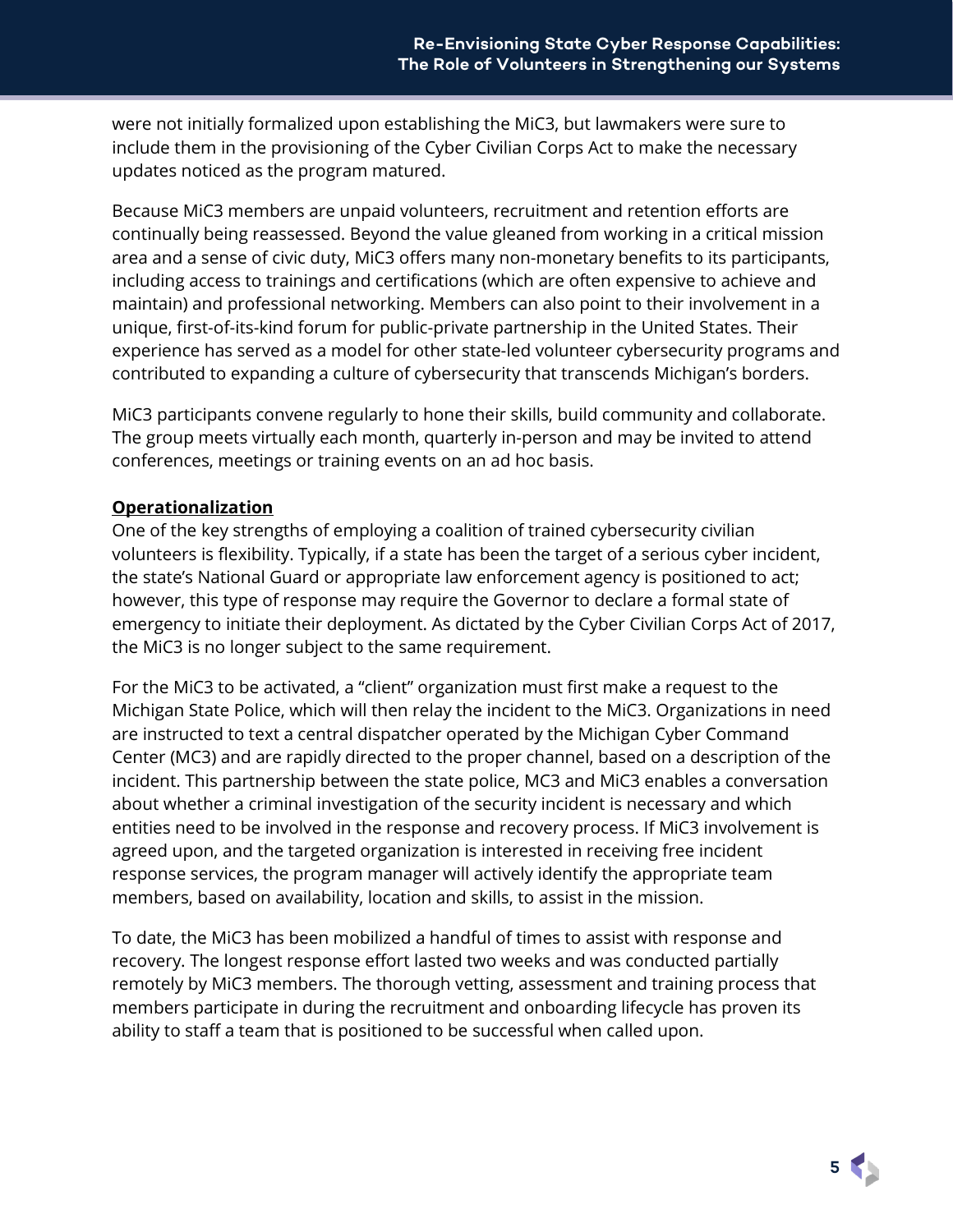#### **Challenges**

In 2016, Michigan's 21st Century Infrastructure Commission recommended that the DTMB grow the MiC3 to accommodate 200 members and invest in their training and professional development.<sup>[12](#page-22-11)</sup> This goal was outlined in support of the modernization and security of the state's digital infrastructure and was assigned a three-to-five-year implementation timeline along with an estimated investment of \$3 million in state funding annually for two years. Today, that remains a distant target, as membership sits at 61. At its peak, MiC3 membership stood at 97 total members, but dozens of inactive members were removed from the roster following an audit performed in 2019. This was a deliberate decision made by the MiC3 to build a strong foundation of highly skilled and involved professionals who could then help broaden the team's ability to recruit interested individuals by example. It is now considering opportunities to engage K-12 and collegiate partners to create a pipeline to MiC3 involvement.

The MiC3 also hopes to address the issue of attrition throughout its application process. There have been several candidates who initiate the assessment process but fail to complete all the tests. The MiC3 is currently exploring how to maintain the attention of strong applicants who complete three out of the five required tests, for example, and lower the barrier to entry, while not compromising the quality of its members.

MiC3 leadership has also underscored a need for proper documentation of its standard operating procedures to ensure consistency. Unlike many of its other state counterparts, Michigan's volunteer team is not directly or closely connected to the state's National Guard or law enforcement, which can raise concerns about volunteers interfering with evidence during a response mission, even if unintentional. While the problem has not come up in practice, it is something that the program has been trying to proactively get in front of to prevent any legal issues from arising. The formalization of its processes will—and has provided necessary guardrails, but it also limits its ability to respond to events where it could participate and accelerate recovery.



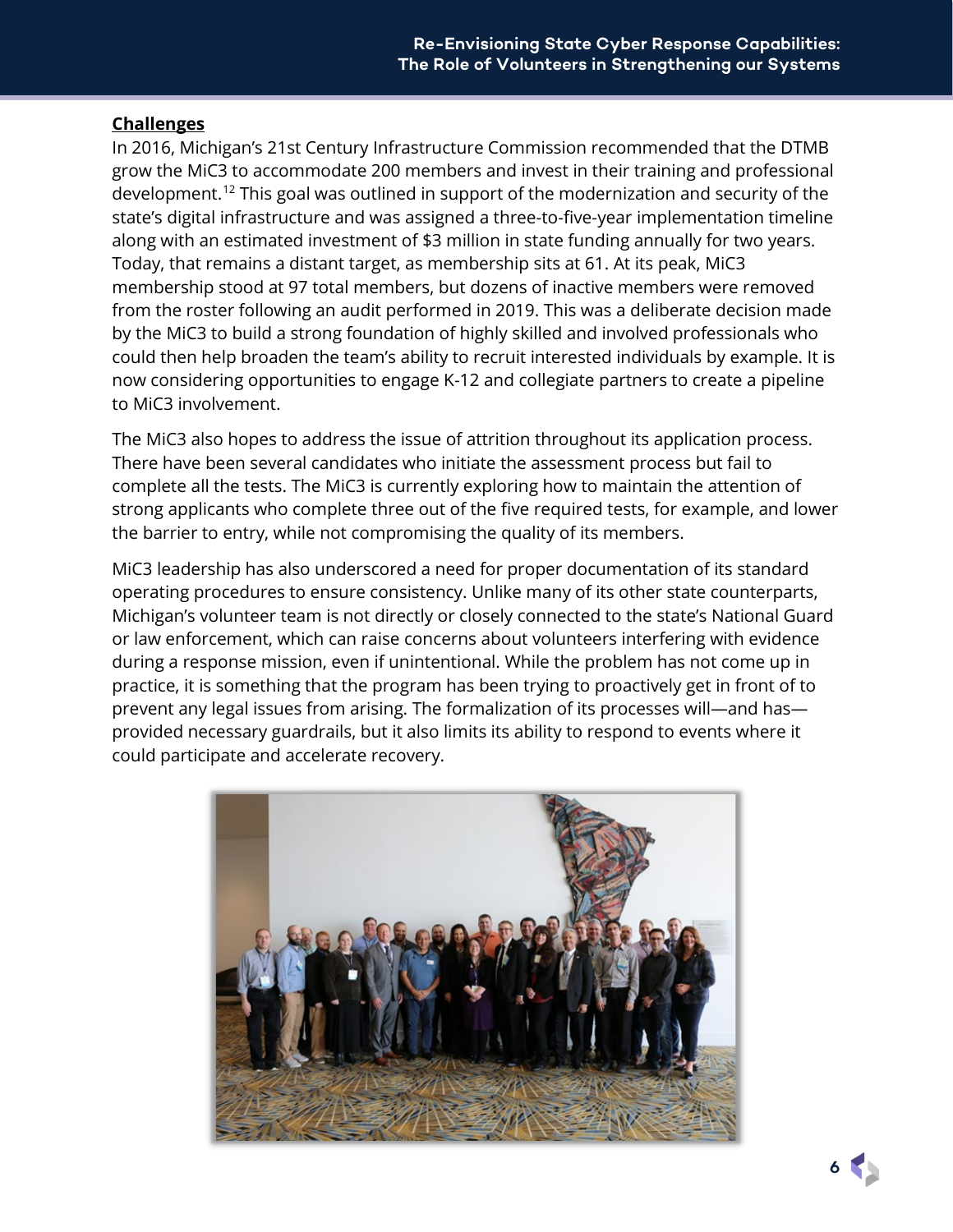# <span id="page-6-0"></span>**Wisconsin's Cyber Response Teams**

### <span id="page-6-1"></span>**Program Inception and Context**

In 2014, not long after the Michigan Cyber Civilian Corps (MiC3) was ntify•Protect•De<br><sub>Respond</sub>•Reco<sub>ve</sub> introduced, the State of Wisconsin identified the need to establish a cyber volunteer program of its own to defend against the evolving threat environment. Initially, a team led by the State of Wisconsin's Department of Administration (DOA), Division of Enterprise Technology (DET), in collaboration with the Department of Military Affairs (DMA) and the Wisconsin Statewide Intelligence Center, stood up the Cyber Response Team (CRT) program using DHS grant funding. For the past several years, this funding has provided the CRT a sustained average of nearly \$600,000 annually to offer training and equipment to its members with the goal of improving the state's cybersecurity workforce skills and scaling up its ability to mitigate significant threats.

In 2021, the state hired a new Chief Information Security Officer whose focus was to continue to strengthen the collaborative efforts the state had in place. DET and DMA created pillars of focus around: Protection, Response, Education, Compliance and the Enablement and Transformation of Security Technologies and Processes. Its governance process remains strong with the Governor's Office, Homeland Security Council and the Homeland Security Council's Cybersecurity Subcommittee. It is because of the increasing number and complexity of cyber attacks that they are improving levels of coordination, information sharing and emergency response between state and federal agencies, local and tribal governments, critical infrastructure owners and operators as well as their out‐of‐ state external stakeholders. Some examples of activities completed include things like supporting multiple tabletop exercises, planning and holding the Governor's Annual Cybersecurity Summit, enhancing application security, maturing cloud brokerage to evaluate risks and continuing to strengthen the state's IT tools and configurations as it looks to manage risk. As part of the expansion of coordination efforts, response responsibilities were shared between several groups. In 2022, management of the CRT operational activities for non-state entities transitioned to Wisconsin Emergency Management (WEM), a division of DMA, while DET, in coordination with state agencies and DMA, maintained overall responsibility for assisting state agencies.

The CRT mission is "to provide support for critical infrastructure in the state of Wisconsin in order to prevent, mitigate, and respond to cyber incidents through assessments, training, and incident response."[13](#page-22-12)

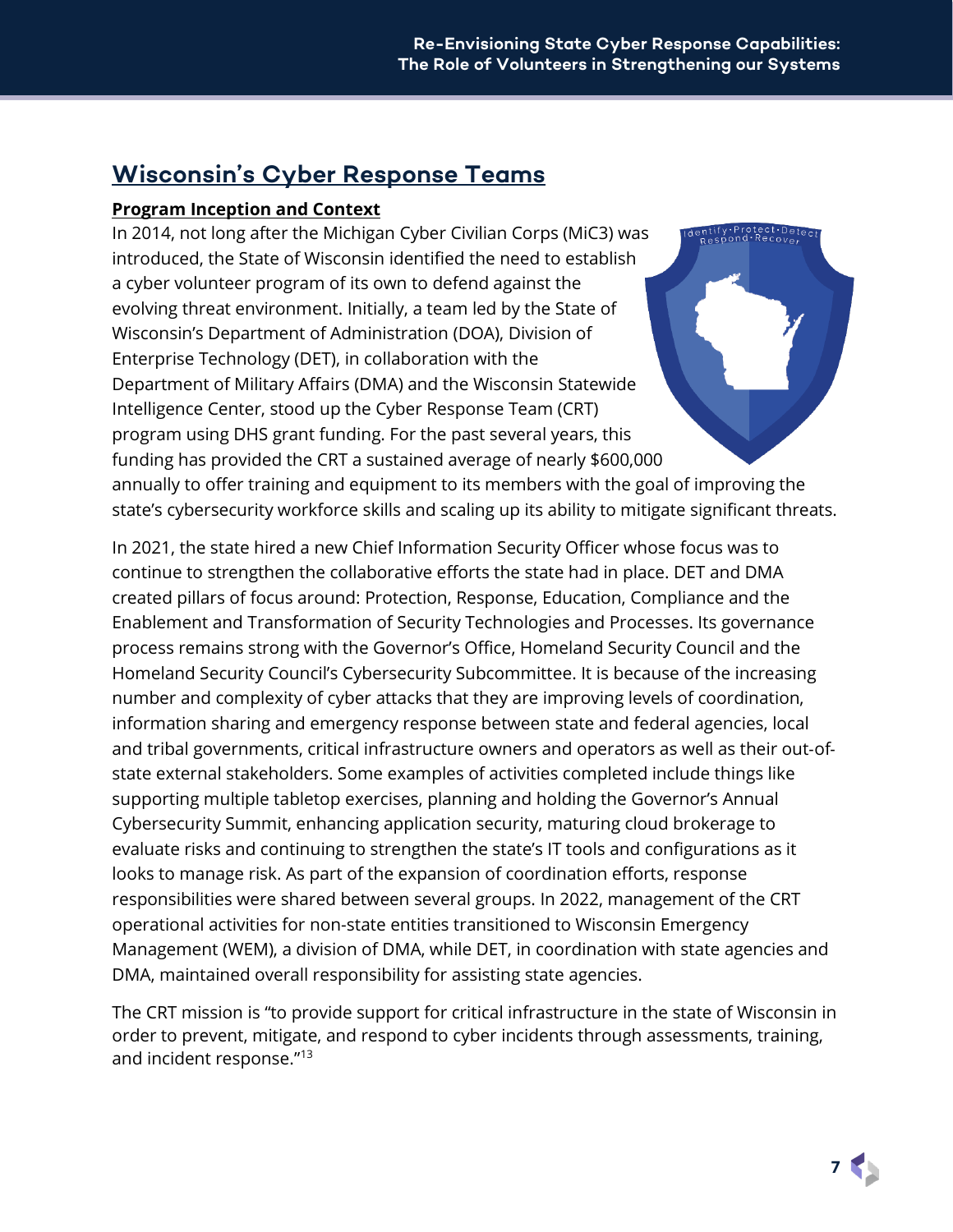At the outset, the CRT was structured to oversee regional teams and enforced quotas on how many people could be on a team per organization. However, like what Michigan had realized, the regional model has its limitations, and the CRT ended up adopting what it refers to as a "hybrid" model: one in which the teams are not sorted based on location, but individuals are often called upon based on their proximity to the incident, if it requires onsite activity.

While there are some significant distinctions between the underlying structures of the CRT and its Michigan analogue in terms of resourcing and organization, two deliberate programmatic differences stand out. First, the Wisconsin team of volunteers explicitly does not provide services to private sector entities unless they fall within the scope of the critical infrastructure sectors. The CRT's constituents are nearly exclusively SLTT government agencies, as well as school districts and public libraries. This helps mitigate any frustration or concerns of private sector companies that offer similar services about unfair competition from a no-cost provider. Second, the CRT actively advertises and provides preincident cybersecurity services to its constituent agencies. This often takes the form of disseminating threat intelligence among stakeholders and partners and conducting initial risk assessments so recipients can better understand their posture. While a greater share of personnel and resources have historically been dedicated to incident response activities, the CRT has been ramping up its work to encourage local entities to take advantage of the free assessments it offers, and it is currently on pace to match – or even exceed – time spent performing incident response functions.

#### <span id="page-7-0"></span>**Membership**

In 2021, the CRT program was restructured to create a program to qualify incident responders and implement four response team leads. The team leads rotate for incident response, ensuring there is a primary facilitator for each mission. The idea is that general members eventually get "promoted" to incident response or assessments after they have participated in some CRT- or CISA-sponsored training and demonstrate their qualifications. Once that status has been earned, they are eligible for activation across the state.

Currently, there are 216 volunteers with the Wisconsin CRT. A substantial share of participants representing county, city and village government as well as the education sector. Sixty-two of these individuals are designated incident responders, while an additional 28 are certified for conducting assessments for constituent organizations.<sup>[14](#page-22-13)</sup>

Members are recruited by word-of-mouth at meetings, events and conferences with partners and industry stakeholders. Notably, the CRT has been able to grow its membership so quickly because once an entity requests assistance, they are invited to participate in the CRT. Because the CRT provides expensive certification courses to its members, which is valuable to both employees and their employers, a successful marketing and recruitment tactic has been implemented. Even in instances where members only choose to participate in a SANS course and receive the accompanying certification, this outcome still moves the needle with respect to Wisconsin's goal of upskilling its workforce.

**8**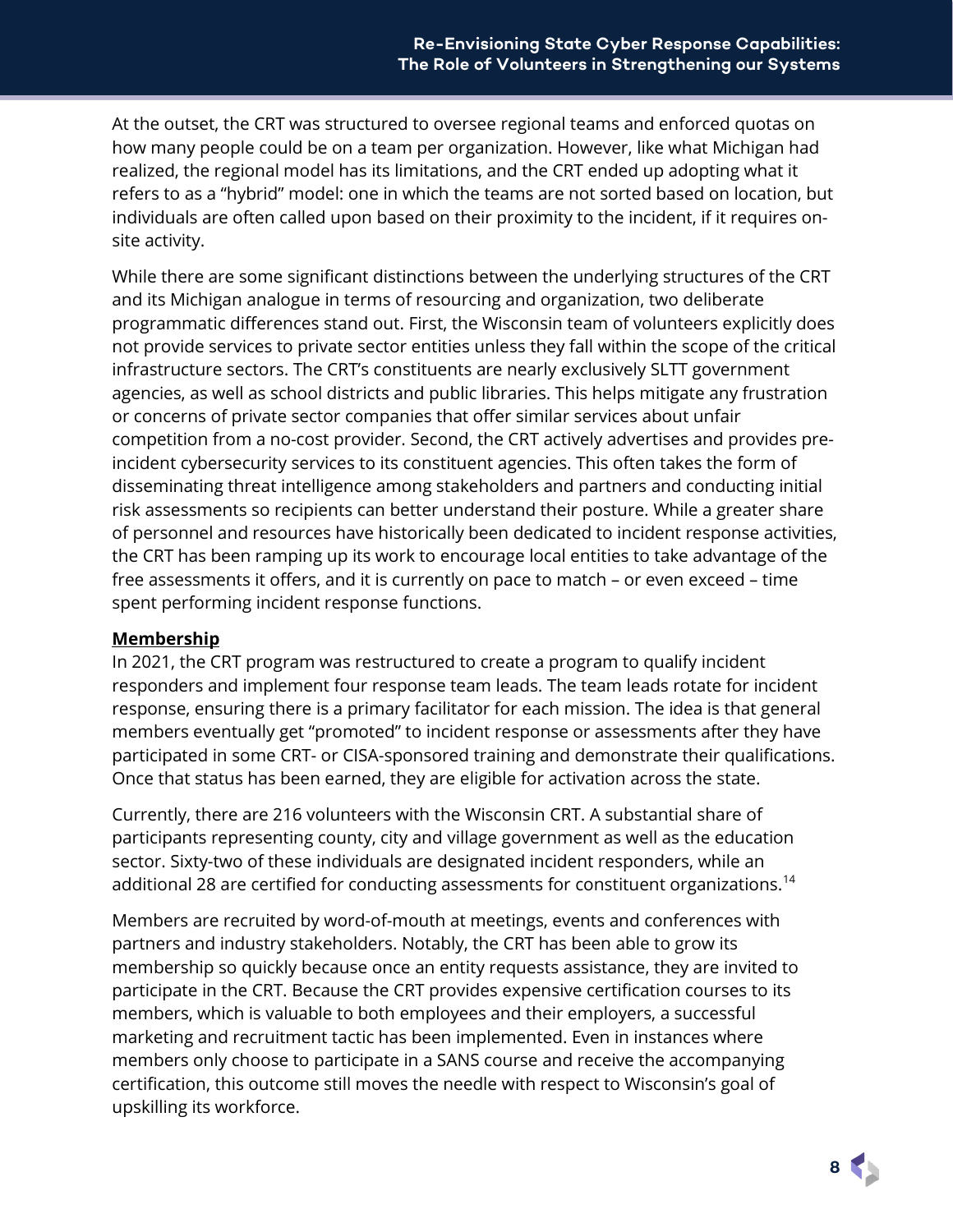Because members receive access to the appropriate trainings once they have been admitted to the CRT and cannot be deployed as incident responders until they have attended the required training, there are no prerequisites for experience, education or certifications. Rather, for admission into the CRT as a general member, the program is moving toward requiring applicants to obtain InfraGard membership, which includes a background vetting process and adherence to various privacy and ethics policies. Wisconsin has found success in building a system for involvement that is accessible. A low barrier to entry coupled with a scalable model to progress into more hands-on roles has improved membership diversity in background and skillset, which is proven to enhance outcomes and bears broad cyber workforce implications.<sup>[15](#page-22-14)</sup>

#### <span id="page-8-0"></span>**Operationalization**

Mobilization of the CRT can take many forms. The emergency management community in Wisconsin is well positioned to assist in the request for assistance and to begin the CRT mobilization process. The request flows through the WEM duty officer system, which subsequently activates the cyber response management group (CRMG) Level 1, which consists of representatives from across the state enterprise and enables the CRT lead to effectively identify the technical needs of the customer and build out the team composition for the initial response. The affected organization and the CRT lead convene to determine a plan of action and subsequently aggregate the appropriate team of incident responders who are available, accessible and best positioned to act. The CRT lead also makes a conscious decision to include at least one incident responder who has not yet participated in a response mission, because they recognize the importance of hands-on experience in gaining confidence and skills development. The CRT has multiple leads and backup leads to provide effective support for concurrent events as various teams can be activated at once in a timely manner. Once employed, the team and its leadership conduct cybersecurity risk assessments and make recommendations to the customer on ways to strengthen its posture, provide security intelligence to industry stakeholders and carry out incident response measures. They can also provide guidance and expertise to ameliorate lowerscale cybersecurity issues that constituents may experience. This process encourages the community to call on the CRT even if the incident is considered low severity. As is the case with the MiC3, the CRT is not obligated by the same requirements as the state's National Guard. Still, the Wisconsin National Guard frequently supplements the CRT's operational requirements on-scene. While guardsmen can often provide recommendations to aid volunteer responders, they typically are not authorized to perform physical work on a system. The DMA/WEM keeps a small cell of guardsmen as fulltime state employees; this is done by design to maintain state and federal legal authorities, as well as to facilitate effective integration in response scenarios. This affiliation within DMA and WEM provides an extra layer of expertise and protection for CRT efforts, while also contributing to volunteers' professional development. Additionally, a Title 32 or a "traditional" guardsman can be placed on state active duty under the authority of the Governor should the situation warrant the additional resources. Being positioned to leverage rapid response is helpful in the event of a significant or prolonged response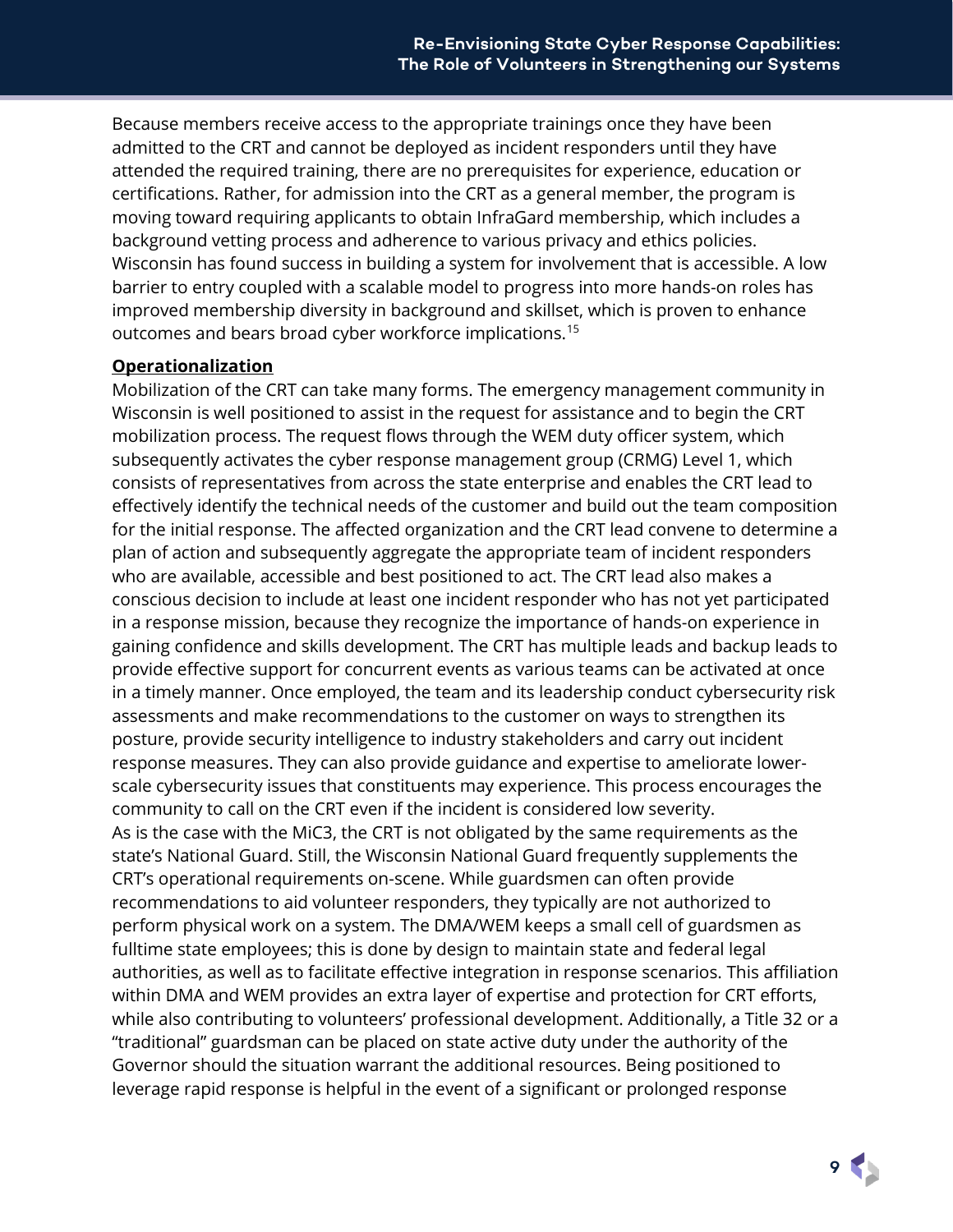mission, allowing CRT volunteers to operate in shifts and members of the state's law enforcement and military cyber subject-matter experts to be present as enablers for the customer.

In the event that multiple organizations across the State of Wisconsin are impacted by an incident concurrently or the event may lead to physical security concerns, the CRT elevates to CRMG Level 2, which includes additional state leadership to conduct an impact analysis to understand the threat, assess state needs, and gauge the potential magnitude of an unresolved incident or delayed response.

As the CRT has matured and grown its reputation, it has formed a crucial partnership with cybersecurity insurance providers across the state. Often, when entities are hit with a cybersecurity attack, they are told to first contact their cyber insurance company. Because these companies do not necessarily reside locally and insurance requires a great deal of paperwork to be completed before they can address the issue, agencies lose valuable time to contain the damage from the attack. In Wisconsin, if the organization has cyber insurance, they are told to contact *both the insurance company and the CRT* to get the processes started simultaneously. If the incident is severe, the CRT can be mobilized to the site and assist until the digital forensics and/or incident response firm hired by the insurance company is in place.

#### <span id="page-9-0"></span>**Challenges**

In general, several common complexities that stem from the planning and development of a new government program need to be considered, including the need for careful definition of the roles, responsibilities, logistics and other foundational elements of the team. While not exclusive to the CRT, these requirements must be clearly delineated to establish an effective organizational structure and chain of command, ensure funding is sustainable, establish a baseline for training that is aligned to industry standards and build the legal guardrails needed to work with non-government employees.

Maturing the CRT over time to encompass new mission areas has presented some additional difficulties. As the CRT moves to offer its constituents cybersecurity assessment opportunities, it must develop and implement a flexible recruitment strategy to target individuals who possess the relevant skillsets or may reside outside the CRT's initial network. Supporting proactive assessment capabilities is time-intensive and requires the procurement and funding of new tools and technologies. The state is also refining its messaging campaign to encourage SLTT entities to take advantage of its free assessment services and to explain the importance of understanding their weaknesses before they are exploited.

Finally, while the Wisconsin CRT has found success in its ability to recruit a wide base of members, that success has come with the challenge of finding ways to ensure members are staying engaged with the team. Delivering valuable training and networking opportunities to volunteers through hands-on training can contribute to stronger recruitment and productive retention outcomes. Leveraging these incentives is foundational to many similar programs.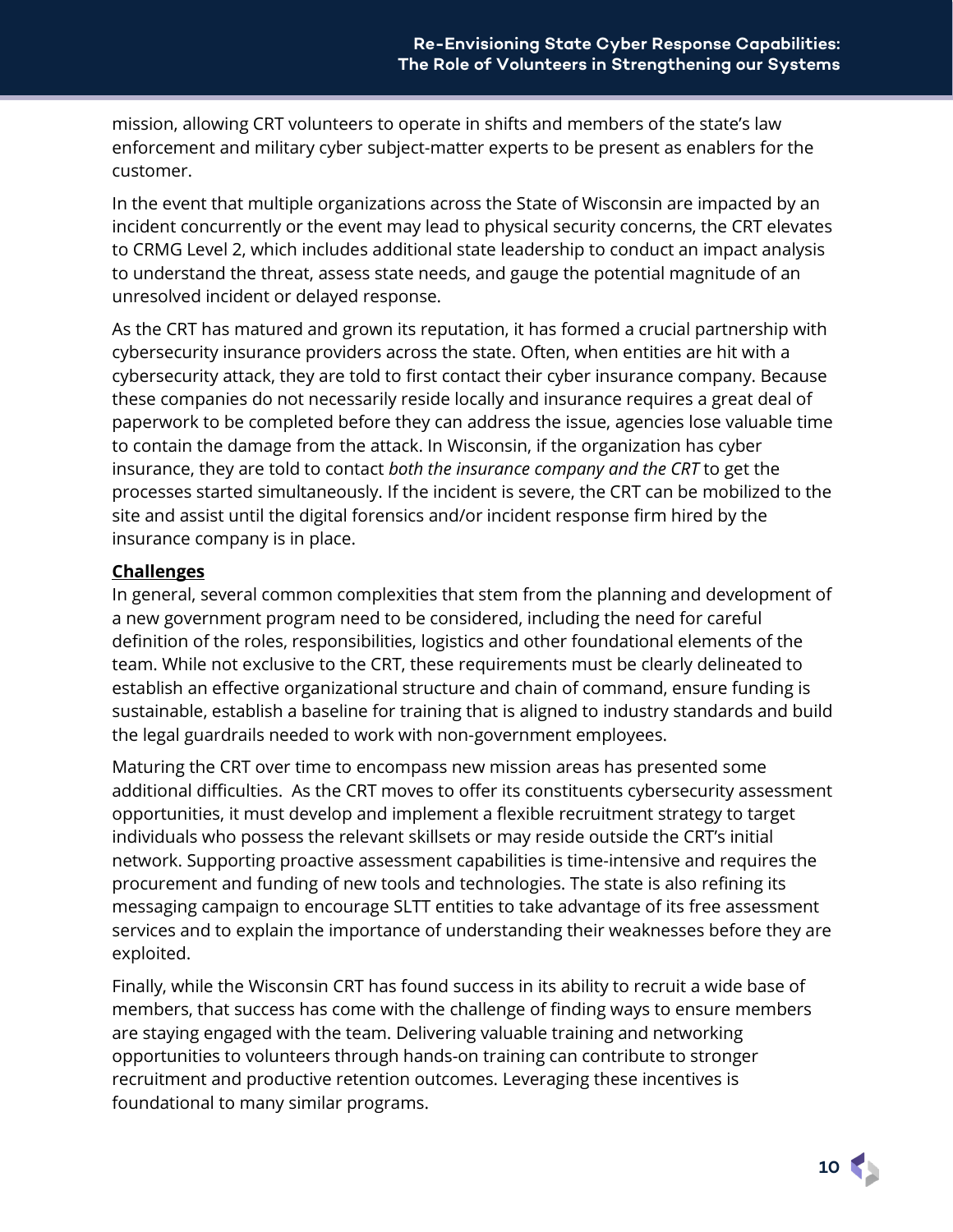## <span id="page-10-0"></span>**Ohio Cyber Reserve**

### <span id="page-10-1"></span>**Program Inception and Context**

With the MiC3 and CRT as predecessors, a similar function, the Ohio Cyber Reserve (OhCR), was signed into law by Governor Mike DeWine on October 25, 2019, via Ohio Senate Bill Number 52 (S.B. 52).<sup>[16](#page-22-15)</sup> It was the result of an evaluation of the cybersecurity workforce and the realization that legislators needed to leverage more talent in the state. It was agreed that Ohio's cyber experts were stretched too thin, and its smaller government entities and critical infrastructure firms lacked sufficient resources and expertise to combat cyber threats.<sup>[17](#page-22-16)</sup> Attracting and organizing volunteers to operate in this capacity was a way to address this gap economically and sustainably.<sup>[18](#page-22-17)</sup> The OhCR took effect 90 days after it was signed into law, on January 23, 2020.

The Ohio National Guard, overseen by the Adjutant General, formed the Ohio Cyber Collaboration Committee (OC3) to create an enterprise-wide approach to cybersecurity that prioritizes collaboration between key players across the state.[19](#page-22-18) The OhCR is one of the primary initiatives established as part of the OC3, addressing the following three mission areas:

- 1. Providing outreach, training, education and security assessments to reduce cyber vulnerability and increase resiliency;
- 2. Assisting K-12 education efforts to support cyber clubs and student mentorship and
- 3. Responding to cyber incidents at eligible governmental and critical infrastructure entities.<sup>[20](#page-22-19)</sup>

Per its website, "OhCR teams of trained civilians [are] available for the governor to assist eligible municipalities with cybersecurity vulnerabilities and provide recommendations to reduce cyber threats."[21](#page-22-20) The intended recipients of these services include agencies representing the state's townships, villages and small cities and counties as well as small utilities and emergency service providers, elections bodies and qualifying nonprofit organizations.[22](#page-22-21) OhCR volunteers will "also provide workforce development to train the cyber talent of the future and assist STEM teachers by providing mentors for high school cyber clubs."[23](#page-22-22)

The OhCR's placement under the state's National Guard is one of the primary differences from the Michigan and Wisconsin models. This was done purposefully; this governance structure, modeled after the Ohio Military Reserve Ohio Revised Code Chapter 5920, facilitated introduction of the OhCR and its passage into law as it was explained alongside a familiar system.<sup>[24](#page-22-23)</sup> Proponents worked within the existing framework and demilitarized the reserve forces' language, making the concept of a group of civilian cybersecurity responders more palatable and realistic. Establishing the Ohio National Guard as the OhCR's parent organization not only served to build more trust in a new program but also drastically reduced overhead costs and afforded members legal protections by treating them as state active duty members, which confers authority to take temporary leave from their full-time jobs.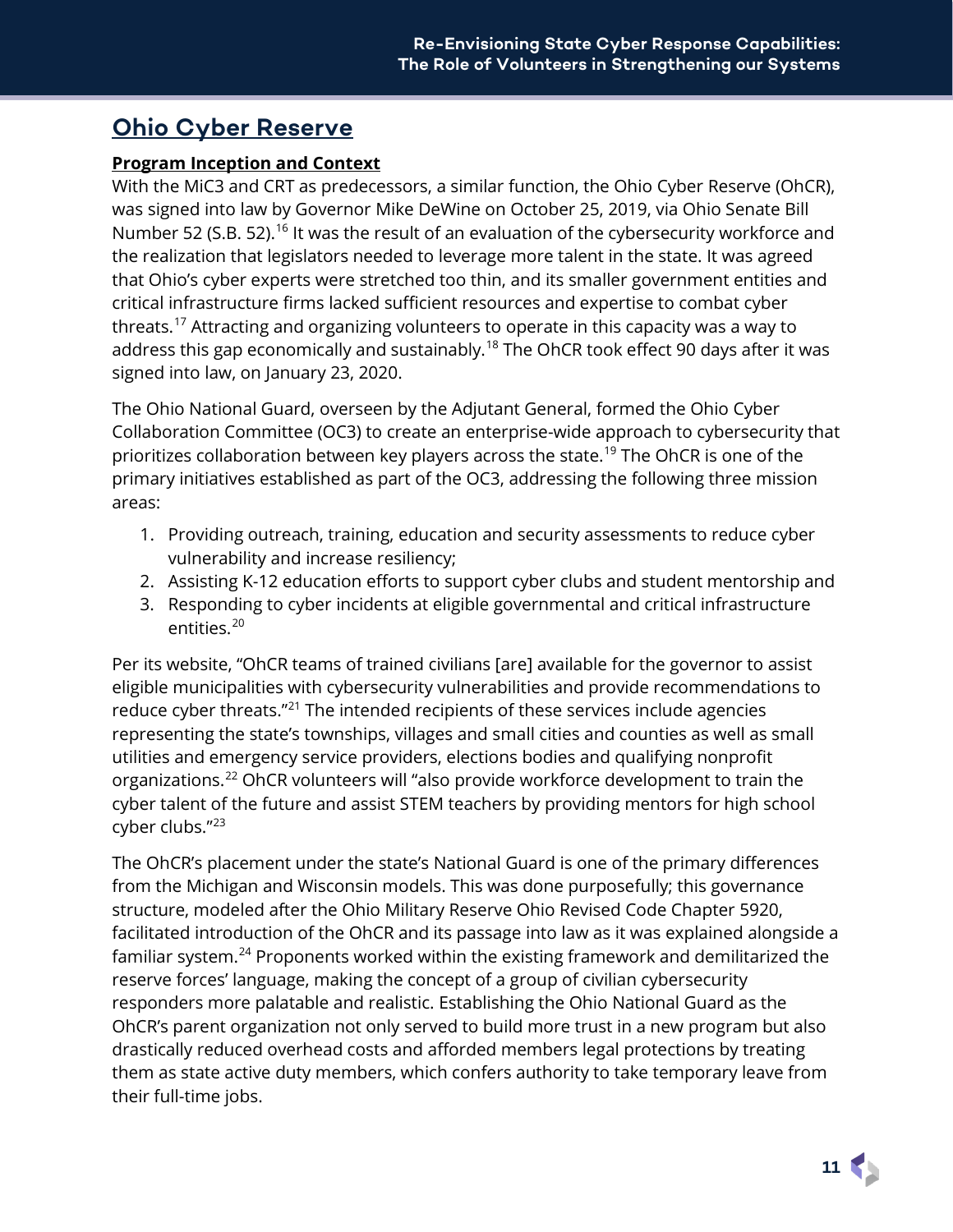### <span id="page-11-0"></span>**Membership**

OhCR membership is a competitive process; to be considered, candidates must meet the following criteria:

- Be a U.S. citizen or legal permanent resident (who has not been expelled or dishonorably discharged from the Armed Forces).
- Live in Ohio.
- Pass a background check.
- Be considered a subject matter expert (or nearly a subject matter expert) within a cybersecurity discipline. The OhCR benchmarks cybersecurity expertise at about five years of relevant experience.
- Undergo and documents and certification review attesting their cybersecurity knowledge and skillset.
- Complete and pass an administered SANS test.
- Sign and adhere to relevant legal policies and procedures, including a non-disclosure agreement and code of conduct and ethics.<sup>[25](#page-22-24)</sup>

Unlike the programs in Michigan and Wisconsin, qualified members of the OhCR are divided into ten regional teams across the state, which is meant to expedite deployment when a cyber incident occurs. Each team is comprised of members filling the following roles:

- Team Manager,
- Deputy Team Manager,
- System Administrator,
- Network Administrator,
- Technical Support,
- Forensics Technician,
- Intrusion Detection,
- End Point Analyst and
- Information Analyst.

The program budget supports at least two ten-person teams per region, but the OhCR is actively working to increase the size of its teams to accommodate twenty individuals, adapting to growing needs and interest. This move not only accommodates the state's professional development goals in cybersecurity, but it offers an added layer of security in the event volunteers are unavailable to serve on a mission when requested. As of June 2022, the OhCR is overseeing 80 members in three regional teams, more than 50 of whom are trained to perform at least one of the three missions.<sup>[26](#page-22-25)</sup>

Admitted members are then outfitted with equipment and security credentials on behalf of the state and are expected to conduct their work in Ohio National Guard readiness centers.[27](#page-22-26) Similar to the MiC3 and CRT, volunteers are provided access to ongoing training

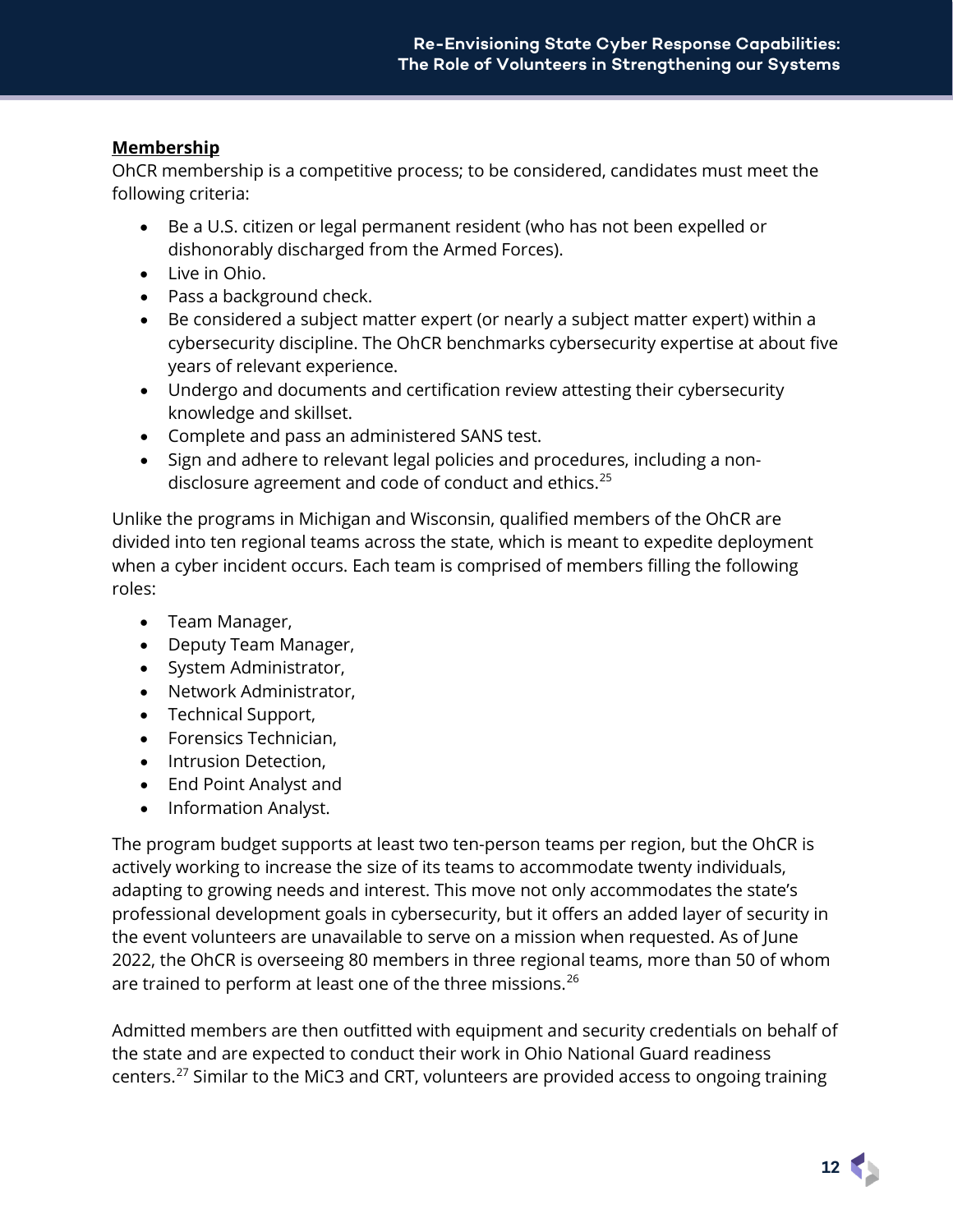to develop their cybersecurity skillsets and prepare them for the likelihood of mission response activities.

Ohio has also noticed that its active volunteers are intrinsically motivated to join and participate in the OhCR because they have a shared enthusiasm for volunteer work and particularly enjoy opportunities to work with and mentor young people to instill a culture of cybersecurity. This is a commonly shared experience among the volunteer cyber teams in Michigan, Wisconsin and Ohio, and program leadership often notes that members of the cybersecurity community are tightknit and enjoy collaborating with and learning from their colleagues.

#### <span id="page-12-0"></span>**Operationalization**

Though the OhCR is considered a volunteer force, members are eligible for monetary compensation, if and when they are mobilized for incident response efforts (reviewing the three mission areas outlined previously, the first two mission activities are unpaid, while the third results in payment in an amount equivalent to the civilian General Schedule pay scale). While in a training status, before they are cleared to participate in an incident response mission, OhCR volunteers: 1) work to obtain the necessary certifications and clearances; 2) provide outreach, assistance and assessments to recipient organizations and entities and 3) support K-12 educational objectives and mentor students.

Distinct from the MiC3 and CRT, incident response services by the OhCR still require the Governor's activation. This limits the number of missions the volunteer team has undertaken, which stands at two today. The first time the OhCR was elevated to state active duty was 16 months after the passage of S.B. 52, in February 2021, to assist an undisclosed government agency by mitigating the consequences of a ransomware attack.<sup>[28](#page-22-27)</sup> In this instance, a single OhCR member was selected (based on his expertise in the affected network equipment) to work alongside the Ohio National Guard and to operate remotely for four days, successfully restoring the network.<sup>[29](#page-22-28)</sup> The OhCR also performed a response mission in early 2022, which lasted several weeks, with six members.

As part of the OC3's larger lines of effort, the OhCR has mentored local high school students, supported the Skills USA Competition held in Columbus, Ohio, helped write the OC3 best practices website and is assisting the Ohio Cyber Range Institute in the development and execution of a pilot red-on-blue cyber exercise in mid-2022. The OhCR has also performed a number of assist missions during which it reviews and assesses local entities' best practices.

#### <span id="page-12-1"></span>**Challenges**

Because the OhCR is bolstered by the state's National Guard rules and regulations, the greatest setback noted by program leadership has been the administrative burdens associated with completing paperwork ahead of a member's first response mission. Fortunately, this is a one-time challenge (per volunteer) and does not impact the team's ability to help an organization effectively respond and recover from an incident.

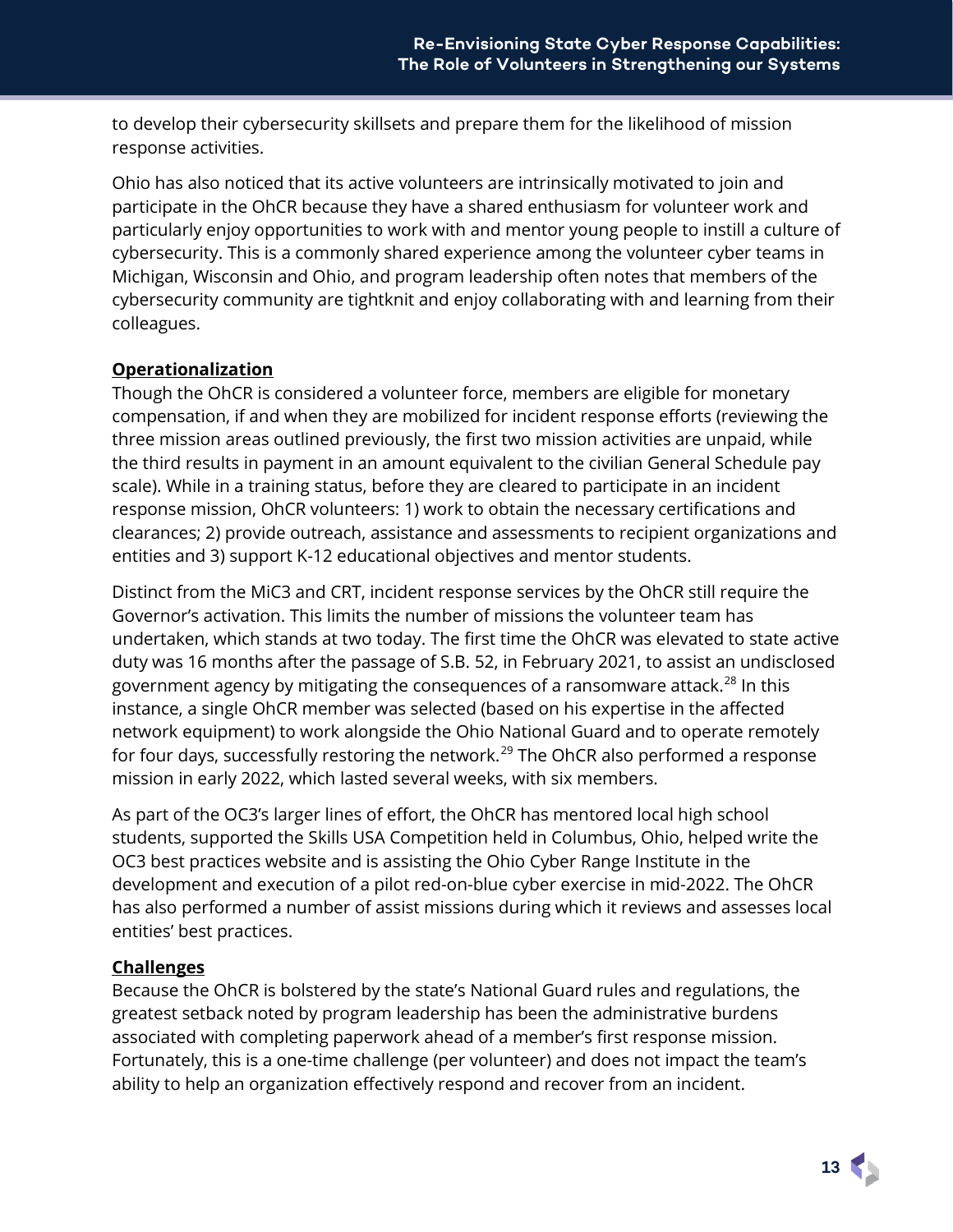As the OhCR approaches its three-year anniversary, it is experiencing tactical challenges concerning expansion into its more proactive mission areas. Its ability to support its outreach and technical assistance work (mission space one) has proven difficult because the organizations it services are less knowledgeable about cybersecurity fundamentals than anticipated. This means that conducting risk assessments and providing recommendations for the remediation of noted vulnerabilities must be preceded by introductory cybersecurity information sessions. To resolve these concerns and cut back on the time commitment asked of volunteers, the OhCR has begun exploring the potential for partnerships with local colleges and universities that are equipped to host "cybersecurity 101" courses aimed at educating SLTT government employees.

The regional model of the OhCR presents an additional recruitment-related challenge as more populous, industry-heavy regions are able to draw more volunteers. This means they also present more opportunities for vulnerabilities to be exploited and organizations to be negatively impacted. Conversely, more rural or resource-constrained regions in Ohio may be easier targets for malicious attackers, because their cybersecurity infrastructure is less robust and access to timely incident response functions may be more difficult to achieve. This dichotomy is not unique to Ohio but it represents a need to balance recruitment and training efforts across the state, which is a factor that is widely discussed when considering cybersecurity workforce gaps across the country.

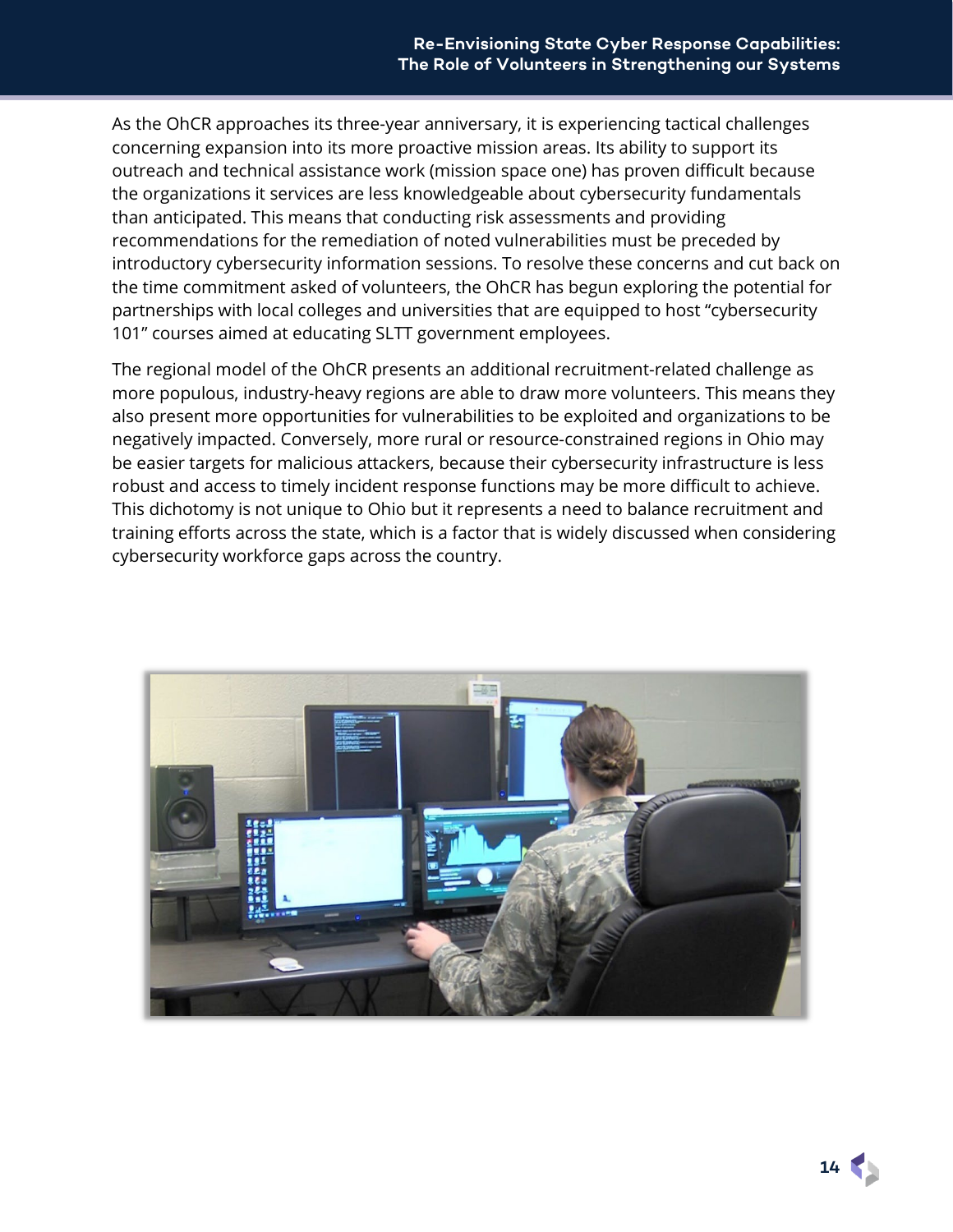#### **Re-Envisioning State Cyber Response Capabilities: The Role of Volunteers in Strengthening our Systems**

# <span id="page-14-0"></span>**Comparison Matrix**

<span id="page-14-1"></span>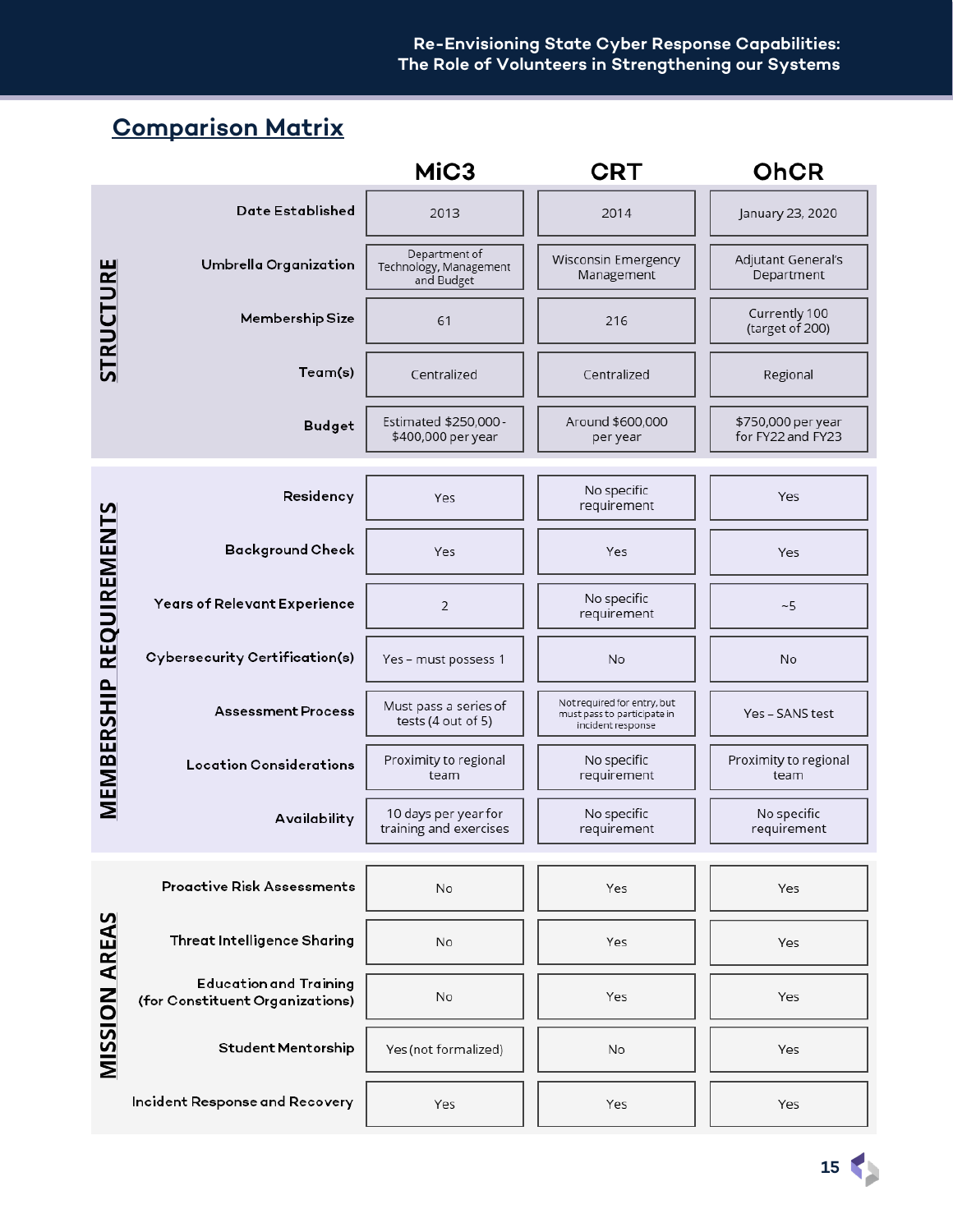### **Emerging State Cyber Volunteer Programs**

Several states find themselves in various stages of implementation of their own team of civilian cyber volunteer responders. In addition to the MiC3, CRT and OhCR, states that have taken more substantial action to progress their cybersecurity positioning and develop their cyber workforce are indicated on the map below.



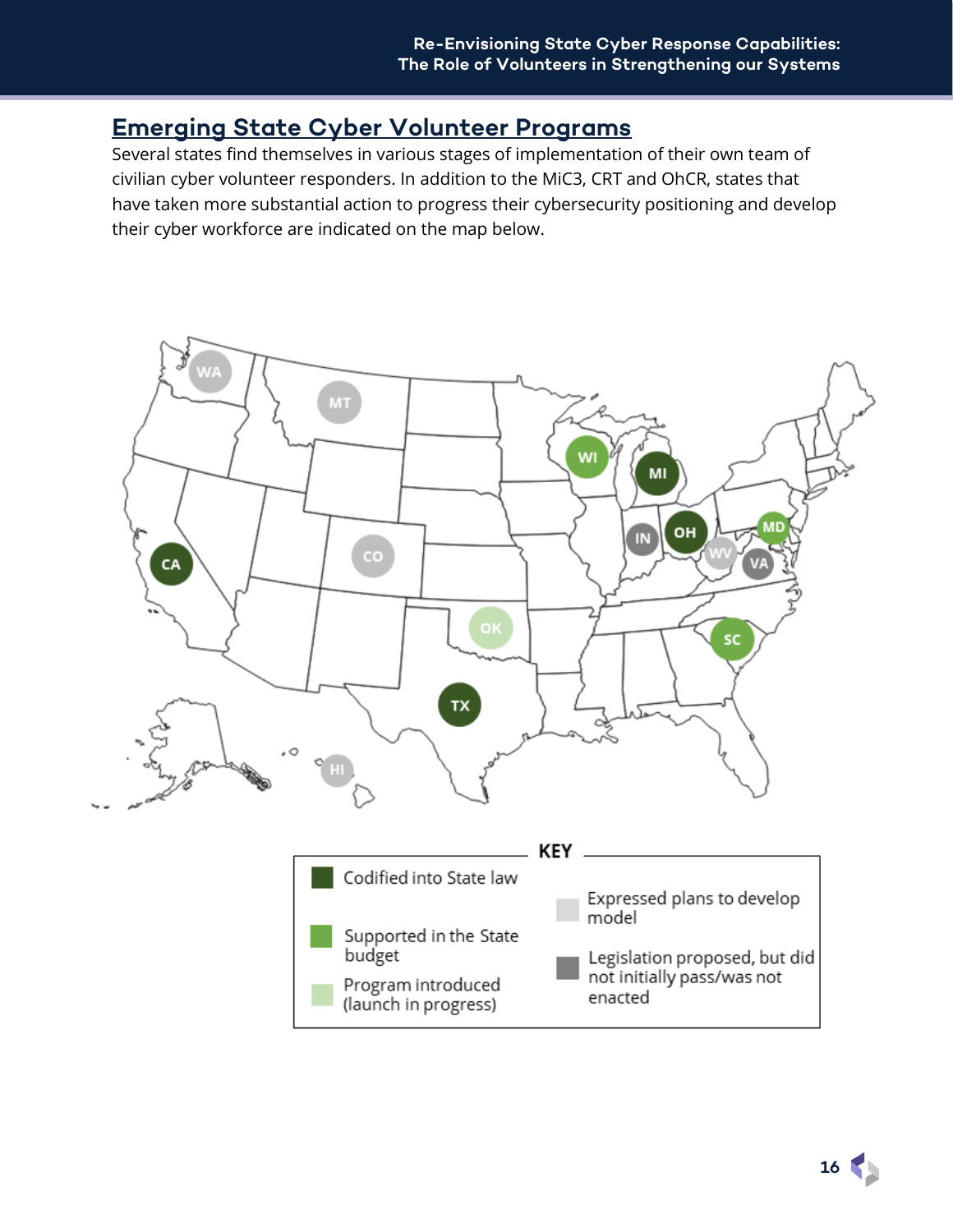## <span id="page-16-0"></span>**Lessons from the Field and Recommendations**

An analysis of the Michigan, Wisconsin and Ohio civilian cybersecurity response programs has revealed some overarching themes. With these in mind, the following recommendations can provide some baseline guidance for establishing a statewide volunteer cybersecurity team. Each state has a distinct makeup, and it should be noted that these suggestions are not one-size-fits-all. Rather, they should be applied within the broader framework of the state's governance structure, geographical constraints, budgetary limitations and regional market and workforce trends.

- **1. Begin by assessing the state's cybersecurity posture** to identify gaps in capability. This should encompass the state's ability to prevent, respond to and recover from a cyber incident with varying impacts quickly and effectively. This initial step will often involve reviewing the existing statewide cybersecurity strategic plan and evaluating where progress has been made and where it has been lacking. Taking inventory of tools and equipment, studying SLTT government agencies' cyber and IT team resources and understanding SLTT government employees' knowledge of cybersecurity best practices is key to supporting a case for allocating resources to a team of volunteer cyber responders.
- **2. To ease administrative, financial and legislative burdens**, house the volunteer cybersecurity team under a governing agency that is already dedicated to the state's cybersecurity response capacity. This will reduce overhead costs associated with establishing a new organization, provide flexibility needed to scope the program's capacity throughout the early stages of launch, improve access to the tools and technology the cyber volunteers will need to use for training and response purposes and facilitate buy-in from government decisionmakers.
- **3. Create a plan for how this volunteer group will function** within the state's cybersecurity and emergency response ecosystems. Envision what activation of this force will look like in various circumstances (to account for different types of cyberattacks, their magnitude, diverse locations around the state, etc.), and use this to inform where this group fits into the chain of command and information-sharing procedures. Tabletop exercises with key players are critical to gaining familiarity with the response plan and making the necessary adjustments for success. It is also recommended to consider merging Incident Command System principles and terminology with the state's cybersecurity tactical operations to mitigate confusion and facilitate response and recovery efforts.
- **4. Establish a task force** composed of public, private, nonprofit and academic stakeholders to inform policy considerations that account for key players' interests, concerns and independent assessments. A comprehensive task force will include the perspectives of the state's critical infrastructure sectors as well as the likely recipients of the volunteer response services and the industry and academic partners from which volunteers are most likely to be sourced.

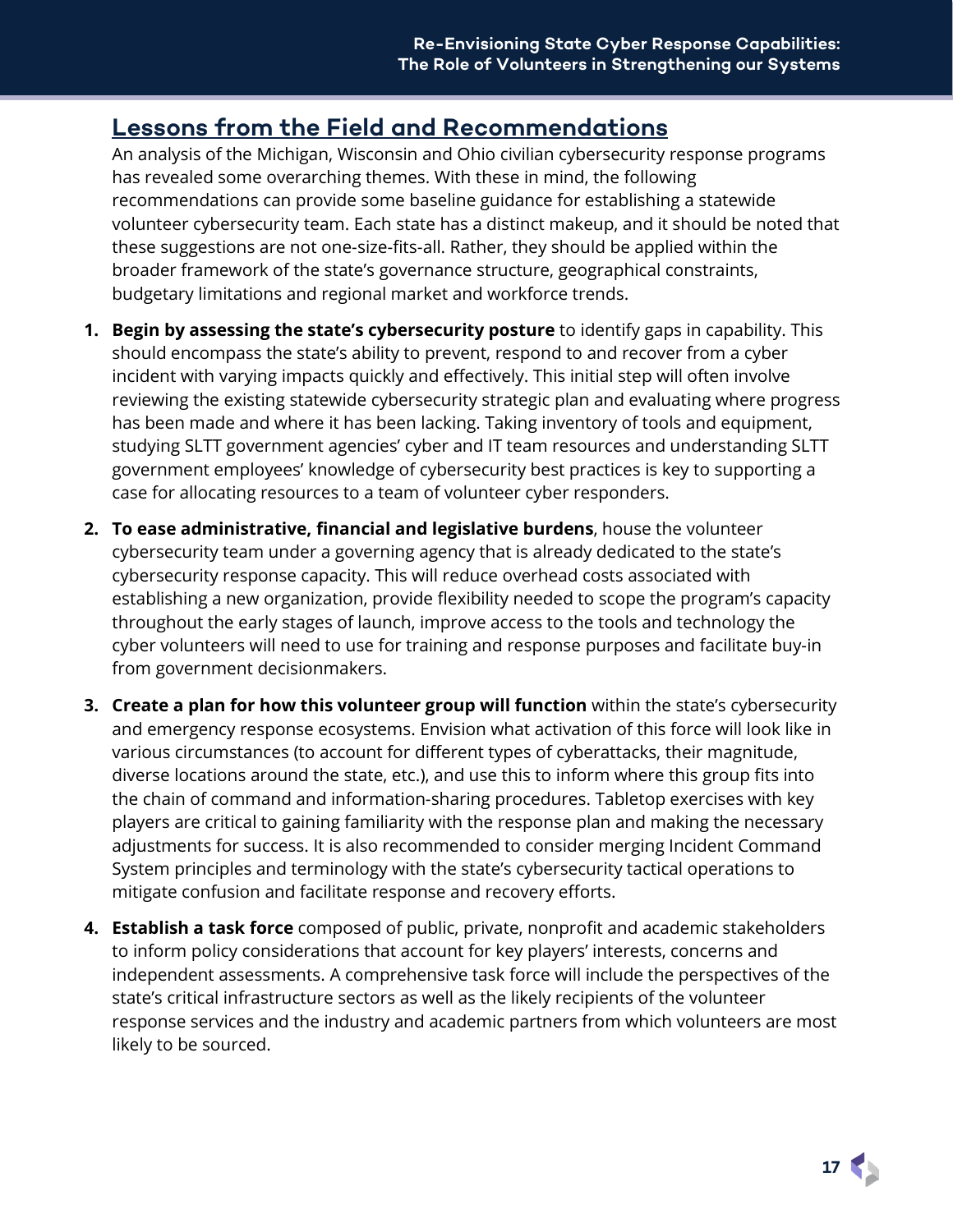- **5. Consider the entirety of the cybersecurity lifecycle** (encompassing prevention, protection, mitigation, response and recovery activities) when offering services to constituents. Develop a plan for gradually augmenting capabilities over time that are aligned with growth projections and resourcing limitations (i.e., what can be supplied at the lowest cost while also delivering the greatest benefit?).
- **6. Form partnerships** with training providers, cyber ranges, academic institutions and nonprofits to engage the local community and ease the responsibilities of civilian cyber volunteers. Opportunities for collaboration can help deliver results to organizations more quickly and efficiently before, during or after a cyber incident occurs and also eliminate the need for volunteers to spend time educating system users from ground zero. It can also yield significant returns in terms of education and workforce development objectives.
- **7. Develop and execute a strategy** for recruitment and retention that focuses on addressing gaps in the cyber workforce. Expand outreach to underrepresented communities and leverage diverse networks across the state to build meaningful partnerships and encourage their involvement with the volunteer cyber response team. Reflect on what has typically barred these individuals from participating in such groups and consider how incentives for membership can be realigned. For instance, college students may be highly motivated to participate on a volunteer cyber team to earn course credit or certifications that will prove invaluable to their entrance into the labor market.
- **8. It is a best practice to document** standard operating procedures and the policies and regulations associated with working with various groups during incident recovery. It is also important to create guidance for leadership and volunteers, where possible. This documentation will help to ensure consistency in response efforts and service delivery among members, create guardrails to limit liability concerns and support succession planning within the organization.
- <span id="page-17-0"></span>**9. Collect both qualitative and quantitative data** to evaluate continually the impacts of the civilian cyber volunteer team's work and optimize processes moving forward. This can help identify trends in workforce development, government-wide and industry-specific cybersecurity challenges and security advancements to support adjustments like reallocating resources over time, reorganizing the team and its leadership and advocating for increased funding. These metrics can also provide insights to improve recruitment, retention and communications strategies as needed.

**18**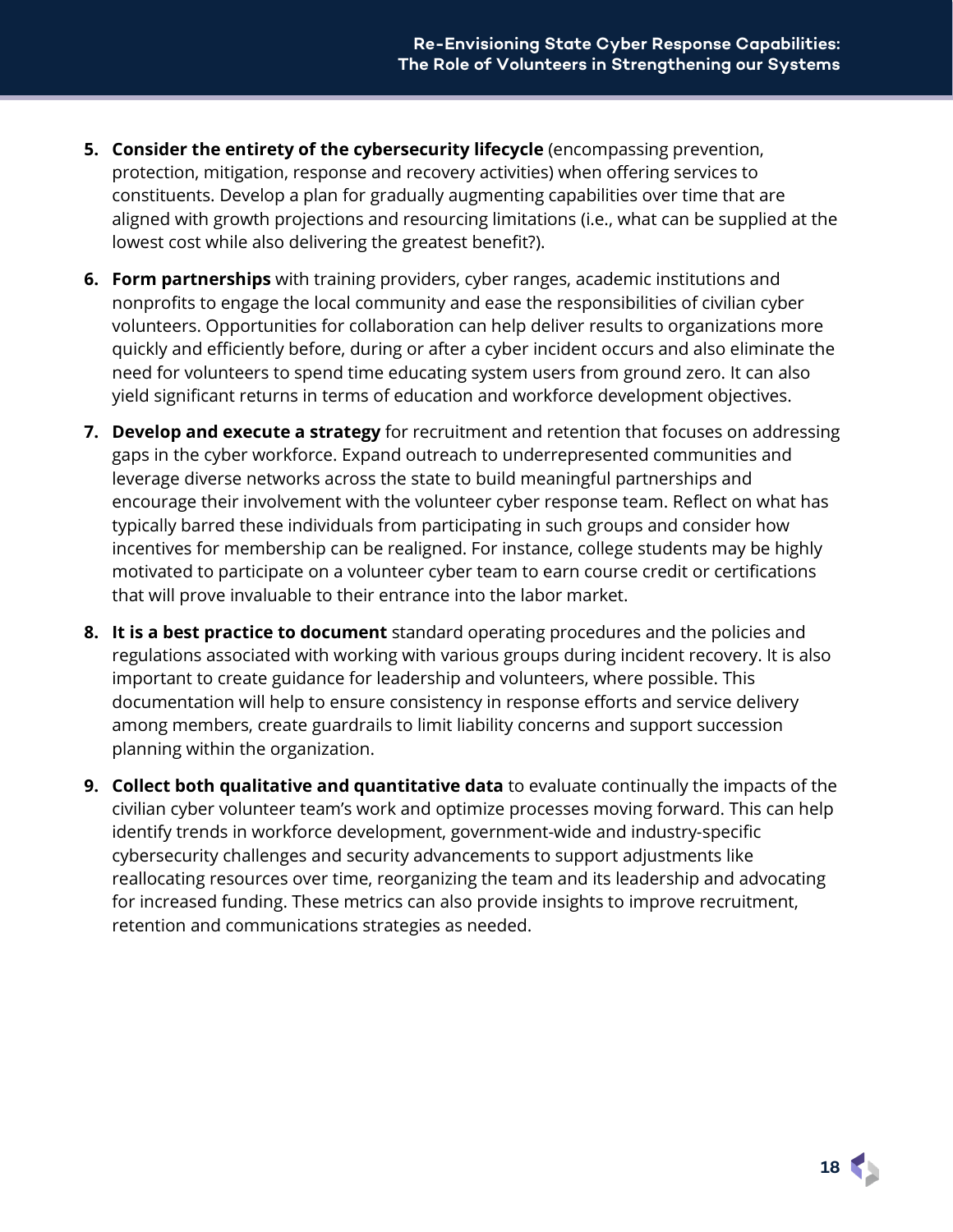## **Conclusion**

The United States has a long history of volunteer support in emergency management. States, however, are paving the way for a resourceful approach to incident response that embraces the increasing importance of cybersecurity. Michigan's MiC3, Wisconsin's CRT and Ohio's Cyber Reserve have found unique ways to leverage the skills and knowledge of cybersecurity practitioners to improve outcomes across SLTT organizations, the cybersecurity workforce and the general public. Their experiences can provide "lessons learned," as well as a benchmark for similar programs that are being planned or launched across the country.



*The National Governors Association would like to thank the state officials and experts from Michigan, Wisconsin and Ohio for their guidance and involvement in developing this publication.*

*If your state is interested in standing up a similar function or would like to explore what such a program might look like, please contact Casey Dolen, Senior Cybersecurity Policy Analyst, at [cdolen@nga.org,](mailto:cdolen@nga.org) or email [cyber@nga.org.](mailto:cyber@nga.org) Our team at the National Governors Association is eager to provide you with the resources and assistance you need.*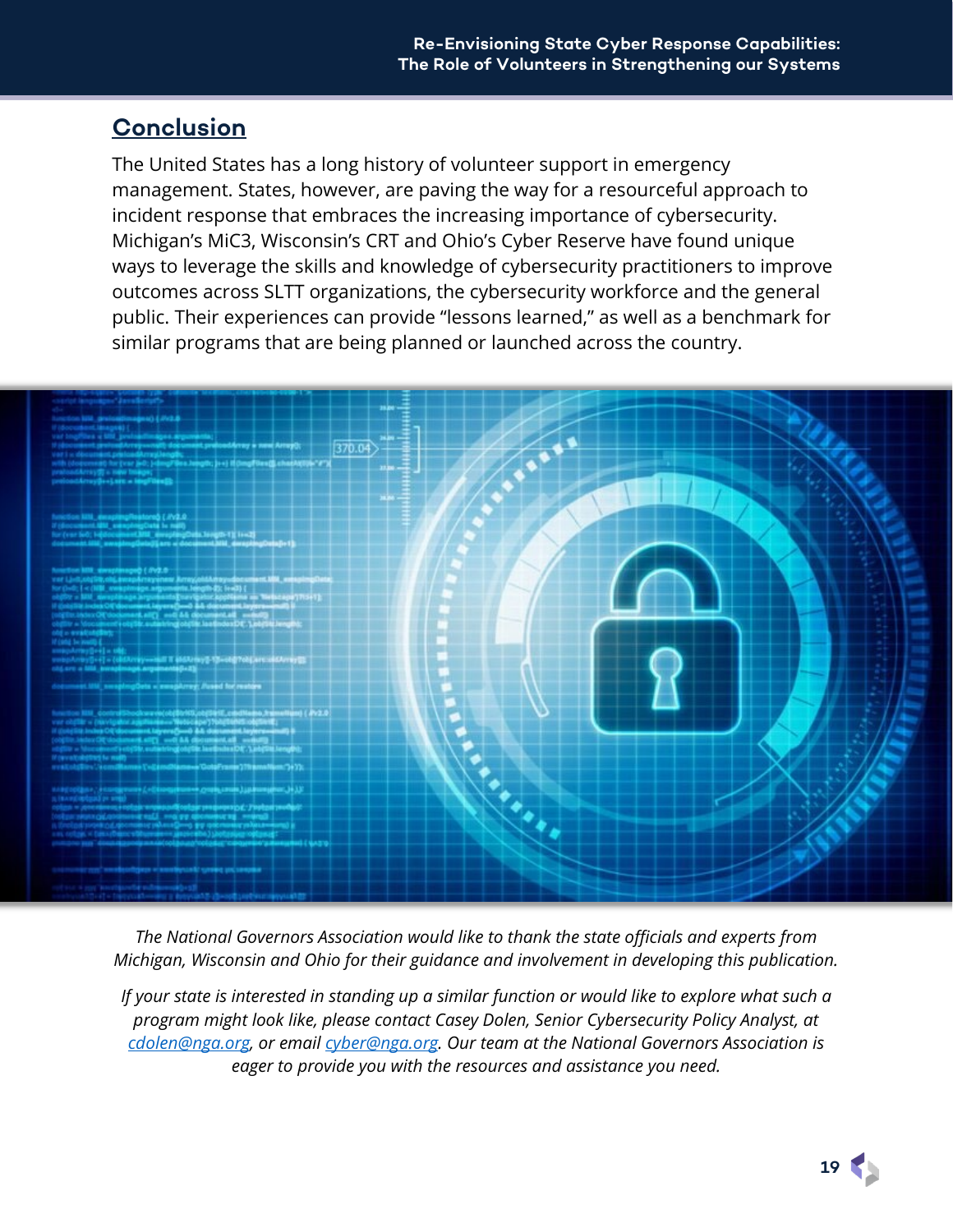### <span id="page-19-0"></span>**Bibliography**

- Beougher, Stephanie. "Ohio Cyber Reserve member deployed in cybersecurity response." *The Ohio Adjutant General's Department*, February 18, 2021. https://ong.ohio.gov/stories/2021/feb/20210218-ocr-deployment.html.
- Beougher, Stephanie. "Ohio Cyber Reserve members train to assist with cybersecurity issues." *The Ohio Adjutant General's Department*, November 29, 2021. https://ong.ohio.gov/stories/2021/nov/20211129-ohcr-training.html.
- DHS.gov. House of Representatives. 107th Congress (2001-2003). Public Law 107-296 *Homeland Security Act of 2022*. Enacted on November 25, 2022. https://www.dhs.gov/sites/default/files/publications/hr\_5005\_enr.pdf.
- General Assembly of the State of Ohio. Senate. *S.B. No. 52*. 133rd General Assembly, Regular Session 2019-2020. https://searchprod.lis.state.oh.us/solarapi/v1/general\_assembly\_133/bills/sb52/IN/00?format=pdf.
- GIS Open Data. "Michigan Prosperity Regions." https://gismichigan.opendata.arcgis.com/datasets/ae387365c550430ebbdc2c54b839030d/exp lore?location=44.618175%2C-86.313400%2C6.00.
- Herras, Ray, Jack Janson, Takayuki Miyazaki, Marie Natsvlishvili, Shenhav Ruttner, and Yushan Xu. "Helping Cities Respond When A Cyber-Attack Strikes: Leveraging Cyber and Technology Professionals as Volunteers During a Response." *Columbia School of International and Public Affairs* (May 2020). https://www.sipa.columbia.edu/academics/capstone-projects/helping-citiesrespond-when-cyber-attack-strikes.
- (ISC)² 2021 Cybersecurity Workforce Study, 2021. "A Resilient Cybersecurity Profession Charts the Path Forward." https://www.isc2.org//-/media/ISC2/Research/2021/ISC2- Cybersecurity-Workforce-Study-2021.ashx.
- Lachow, Irving. "Equity and Diversity in the Nation's Cyber Workforce: Policy Recommendations for Addressing Data Gaps. *Center for Strategic & International Studies* (April 2022). https://csis-website-prod.s3.amazonaws.com/s3fspublic/publication/220405\_Lachow\_Cyber\_Equity.pdf?0bZKVinRnTdtukT4P0uVKNDA buGoQvPc.
- Michigan Department of Technology, Management & Budget. "Michigan Cyber Civilian Corps (MiC3)." https://www.michigan.gov/dtmb/services/cybersecurity/michigancyber-civilian-corps-mic3.
- Michigan Legislature. Senate. *Cyber Civilian Corps Act*. Act 132 of 2017. Effective January 24, 2018. https://www.legislature.mi.gov/documents/mcl/pdf/mcl-Act-132-of-2017.pdf.

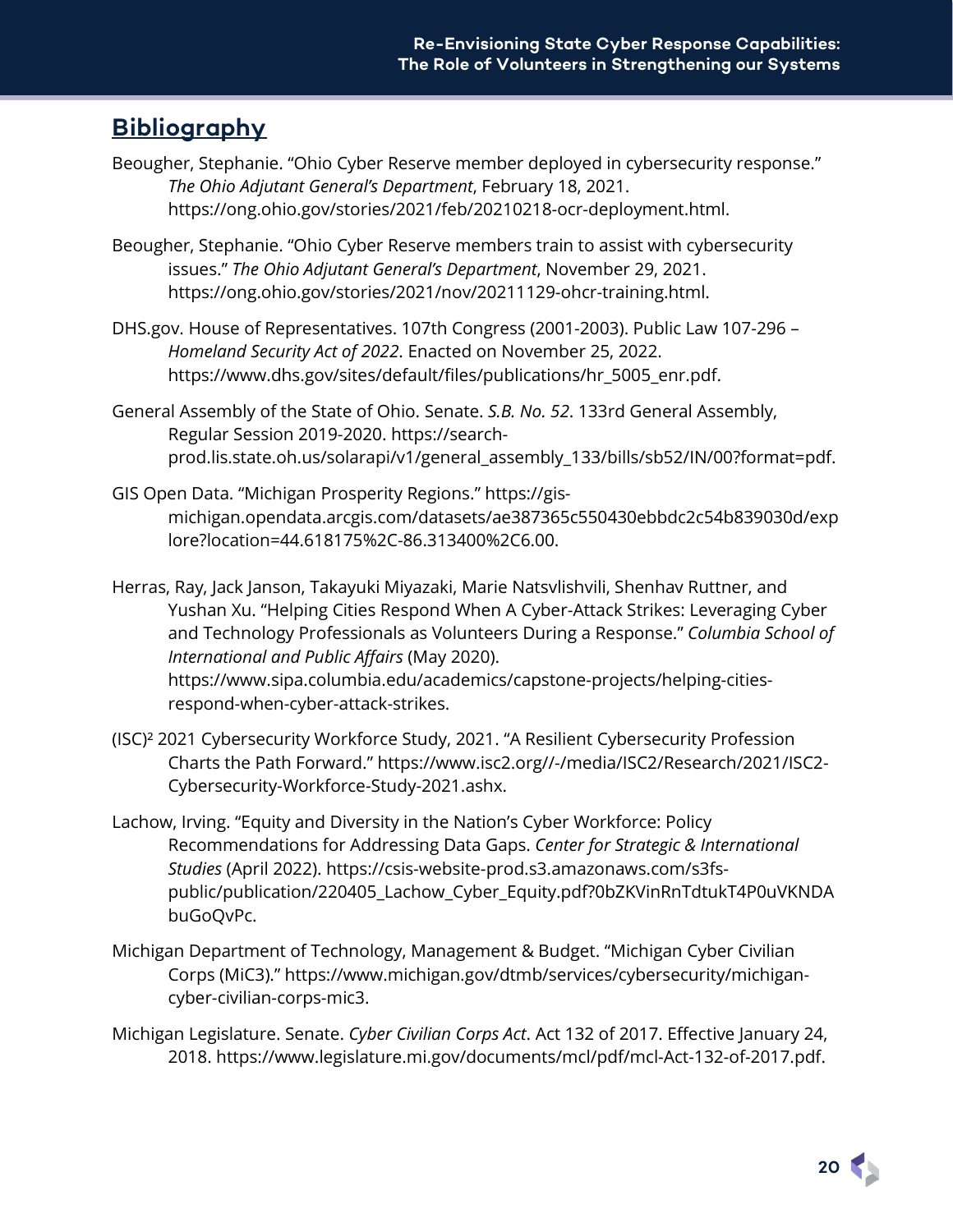- Ohio Adjutant General's Department. "Ohio Gov. Mike DeWine signs cyber reserve legislation. News release," October 25, 2019. https://ong.ohio.gov/pressreleases/2019/20191025-log29.pdf.
- The Ohio Adjutant General's Department. "Ohio Cyber Reserve (OhCR)." https://www.ong.ohio.gov/special-units/cyber/ohcr/index.html.
- "Ohio Cyber Collaboration Committee (OC3)." 2019. https://homelandsecurity.ohio.gov/op3\_files/2019/oc3.pdf.
- "The Ohio Cyber Reserve: Bringing Cyber Talent to the Fight." Slideshow Presentation. May 5, 2022.
- Pattison-Gordon, Jule. "What Makes a State Volunteer Cybersecurity Program Work?" *Government Technology*, June 14, 2021. https://www.govtech.com/security/whatmakes-a-state-volunteer-cybersecurity-program-work.
- Ruiz, Monica M. "Is Estonia's Approach to Cyber Defense Feasible in the United States?" *War on the Rocks*, January 9, 2018. https://warontherocks.com/2018/01/estoniasapproach-cyber-defense-feasible-united-states/.
- State of Wisconsin Division of Enterprise Technology. "Cyber Response Team Program (CRT)." https://det.wi.gov/Pages/Cyber-Response-Teams.aspx.
- Wisconsin Department of Administration. "WISCONSIN CRT CYBER RESPONSE TEAM PROGRAM." Slideshow Presentation. April 18, 2022.
- 21<sup>st</sup> Century Infrastructure Commission. "21st Century Infrastructure Commission Report." November 30, 2016. https://www.michigan.gov/documents/snyder/21st\_Century\_Infrastructure\_Commis sion Report 555079 7.pdf.
- Congress.gov. Senate Homeland Security and Governmental Affairs. 117th Congress (2021-2023). *S.1324 – Civilian Cybersecurity Reserve Act*. Introduced in Senate April 22, 2021. https://www.congress.gov/bill/117th-congress/senate-bill/1324.

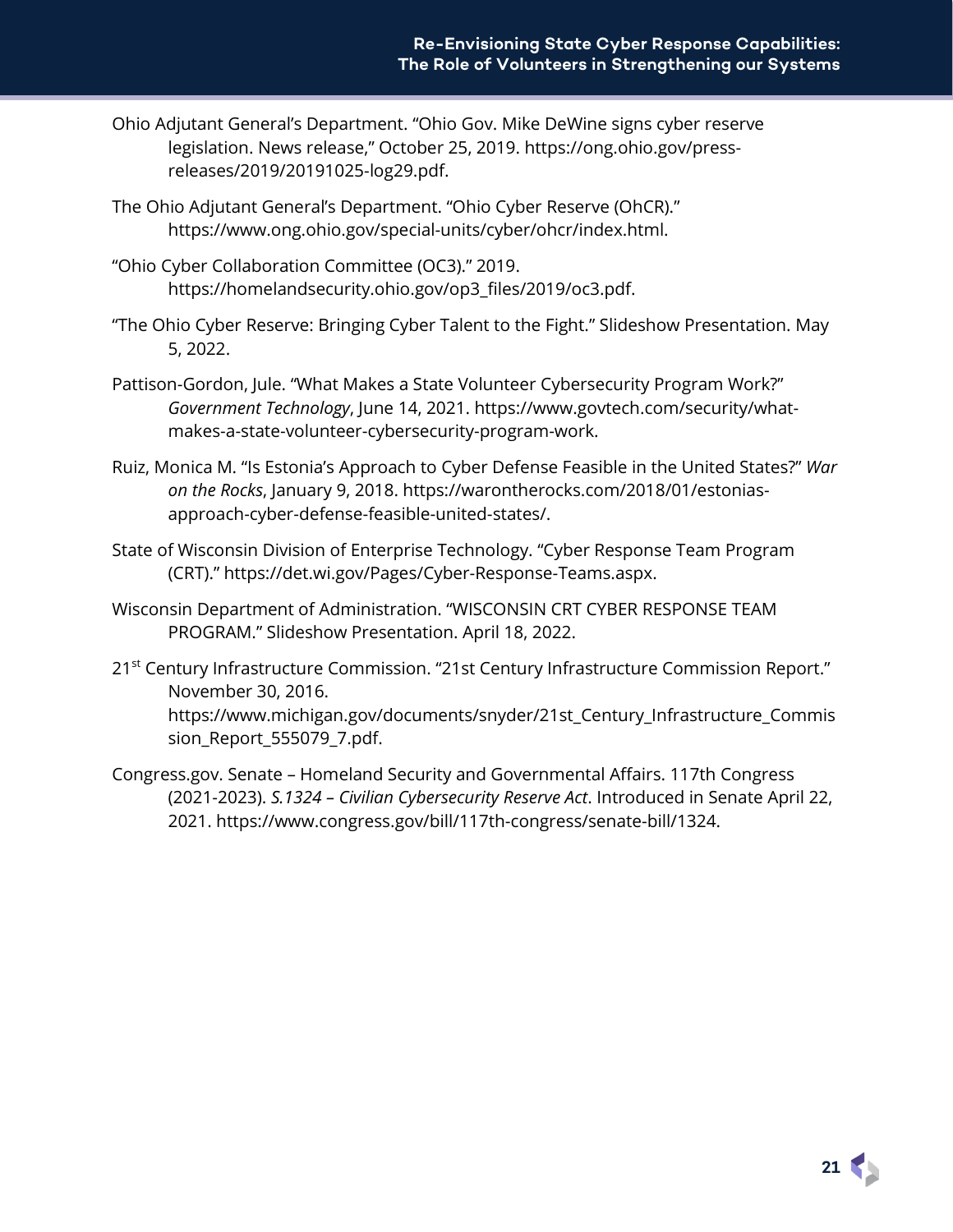## **Endnotes**

<sup>1</sup> (ISC)² 2021 Cybersecurity Workforce Study, 2021, "A Resilient Cybersecurity Profession Charts the Path Forward," https://www.isc2.org//-/media/ISC2/Research/2021/ISC2-Cybersecurity-Workforce-Study-2021.ashx.

<sup>2</sup> DHS.gov, House of Representatives, 107th Congress (2001-2003), Public Law 107-296 – *Homeland Security Act of 2022*, Enacted on November 25, 2022,

https://www.dhs.gov/sites/default/files/publications/hr\_5005\_enr.pdf.

<sup>3</sup> Ruiz, Monica M., "Is Estonia's Approach to Cyber Defense Feasible in the United States?" *War on the Rocks*, January 9, 2018, https://warontherocks.com/2018/01/estonias-approach-cyber-defensefeasible-united-states/.

<sup>4</sup> Congress.gov, Senate – Homeland Security and Governmental Affairs, 117th Congress (2021-2023), *S.1324 – Civilian Cybersecurity Reserve Act*, Introduced in Senate April 22, 2021,

https://www.congress.gov/bill/117th-congress/senate-bill/1324.

<sup>5</sup> Michigan Department of Technology, Management & Budget, "Michigan Cyber Civilian Corps (MiC3)," https://www.michigan.gov/dtmb/services/cybersecurity/michigan-cyber-civilian-corps-mic3. <sup>6</sup> GIS Open Data, "Michigan Prosperity Regions," https://gis-

michigan.opendata.arcgis.com/datasets/ae387365c550430ebbdc2c54b839030d/explore?location=4 4.618175%2C-86.313400%2C6.00.

<sup>7</sup> Michigan Legislature, Senate, *Cyber Civilian Corps Act*, Act 132 of 2017, Effective January 24, 2018, https://www.legislature.mi.gov/documents/mcl/pdf/mcl-Act-132-of-2017.pdf.

<sup>8</sup> Pattison-Gordon, Jule, "What Makes a State Volunteer Cybersecurity Program Work?" *Government Technology*, June 14, 2021, https://www.govtech.com/security/what-makes-a-state-volunteercybersecurity-program-work.

<sup>9</sup> Michigan Department of Technology, Management & Budget, "Michigan Cyber Civilian Corps (MiC3)."

 $^{\rm 10}$  Herras, Ray, Jack Janson, Takayuki Miyazaki, Marie Natsvlishvili, Shenhav Ruttner, and Yushan Xu, "Helping Cities Respond When A Cyber-Attack Strikes: Leveraging Cyber and Technology Professionals as Volunteers During a Response," *Columbia School of International and Public Affairs* (May 2020), https://www.sipa.columbia.edu/academics/capstone-projects/helping-cities-respondwhen-cyber-attack-strikes.

 $11$  Ibid.

<sup>12</sup> 21st Century Infrastructure Commission, "21st Century Infrastructure Commission Report," November 30, 2016,

https://www.michigan.gov/documents/snyder/21st\_Century\_Infrastructure\_Commission\_Report\_555 079\_7.pdf.

<sup>13</sup> State of Wisconsin Division of Enterprise Technology, "Cyber Response Team Program (CRT)," https://det.wi.gov/Pages/Cyber-Response-Teams.aspx.

<sup>14</sup> Wisconsin Department of Administration, "WISCONSIN CRT CYBER RESPONSE TEAM PROGRAM," Slideshow Presentation, April 18, 2022.

<sup>15</sup> Lachow, Irving, "Equity and Diversity in the Nation's Cyber Workforce: Policy Recommendations for Addressing Data Gaps, *Center for Strategic & International Studies* (April 2022), https://csis-websiteprod.s3.amazonaws.com/s3fs-

public/publication/220405\_Lachow\_Cyber\_Equity.pdf?0bZKVinRnTdtukT4P0uVKNDAbuGoQvPc.